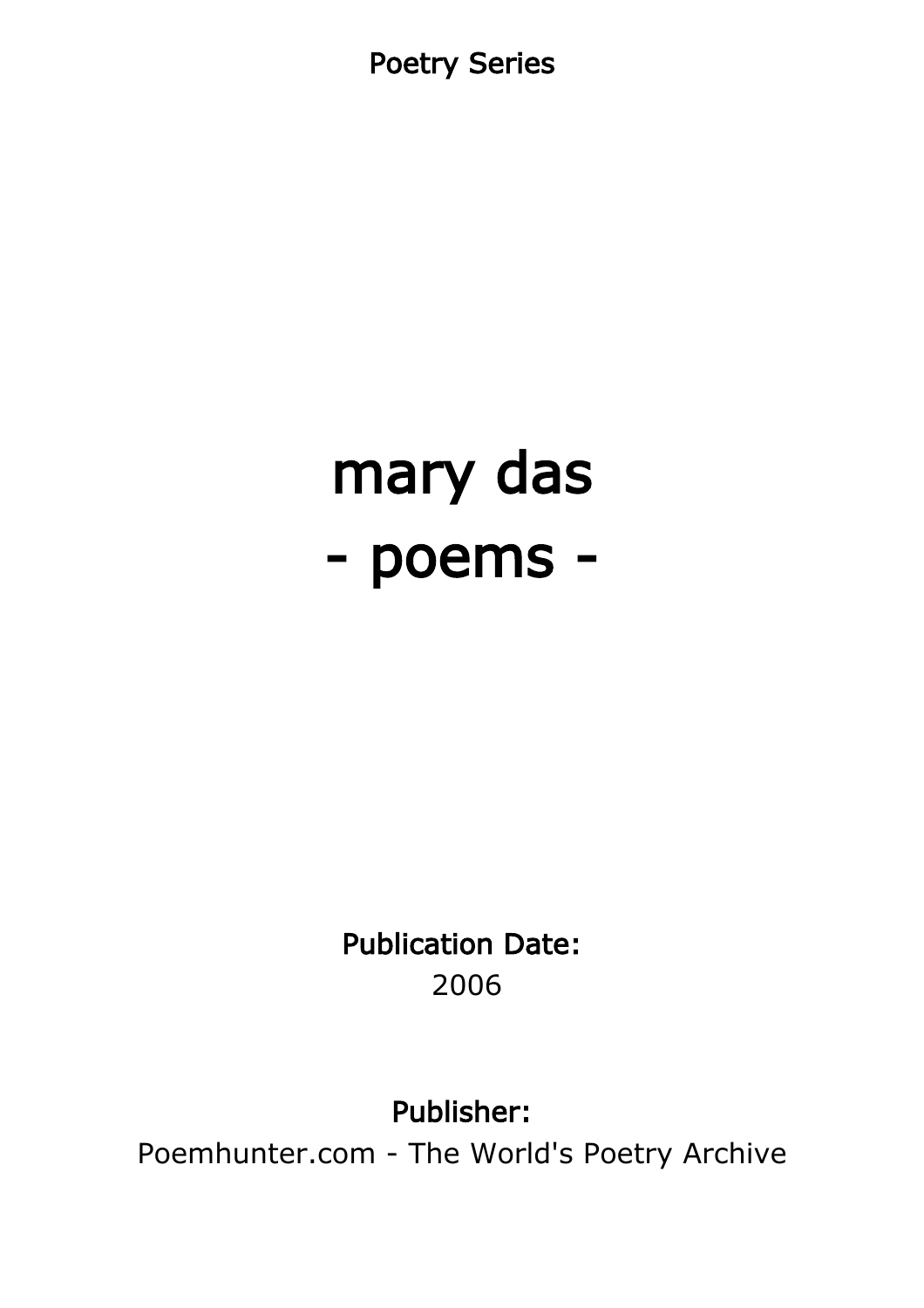# mary das(13.10.66)

Hi, i mostly write short poems and they are deep from my heart.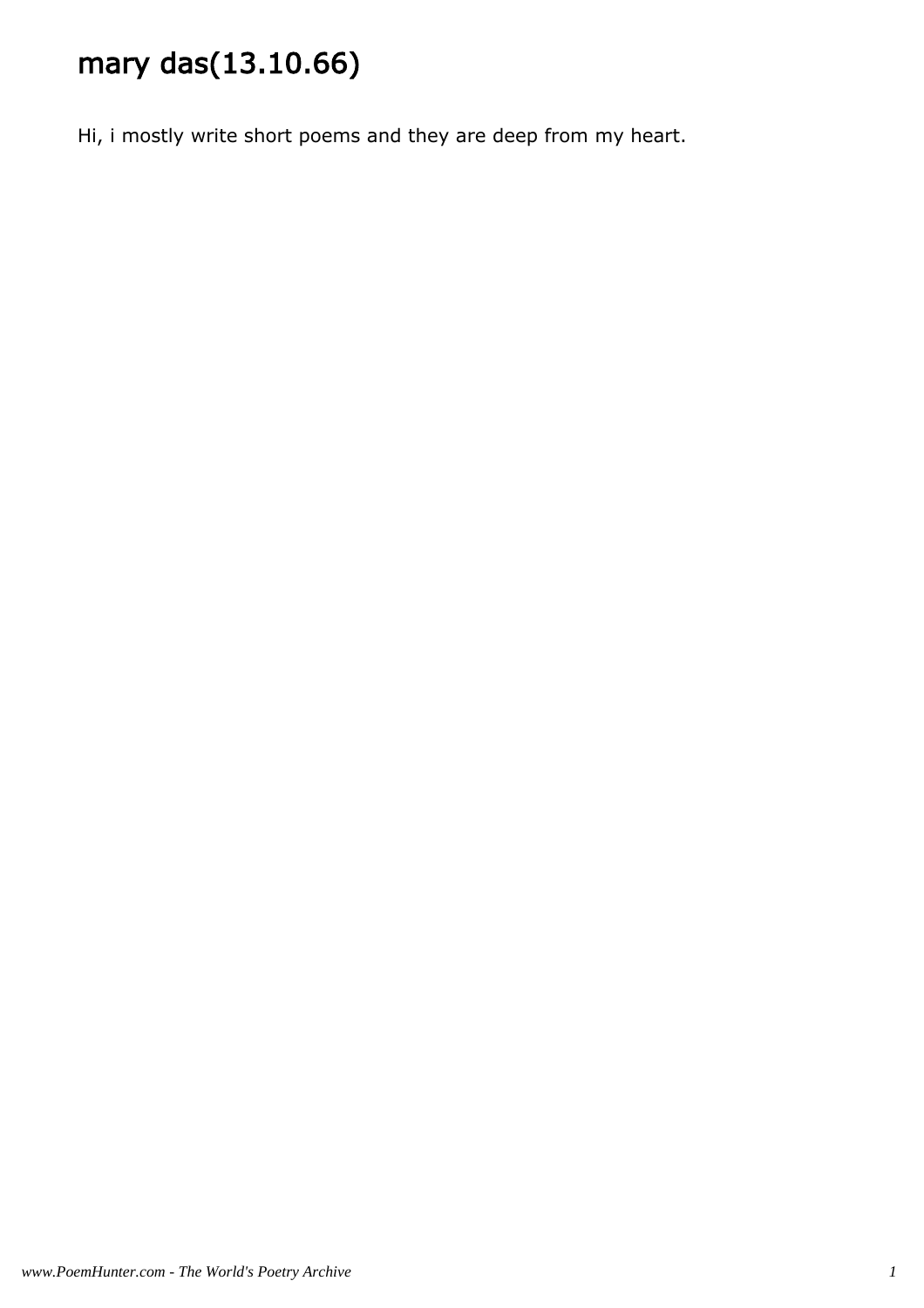# Abandon Child

Child......

may speak thousands of words interpretations may differ at times may deceive too thousands of mysteries hidden behind

innocent child......

glow brightness warmth without flame sparkle excitement with flashes of light utter thousands of words coated with love

innocent child...... gloom in the darkness cold with flame yearn the tender feelings of affection long for the peace, love and unity

child..... there is still a life there is still a hope.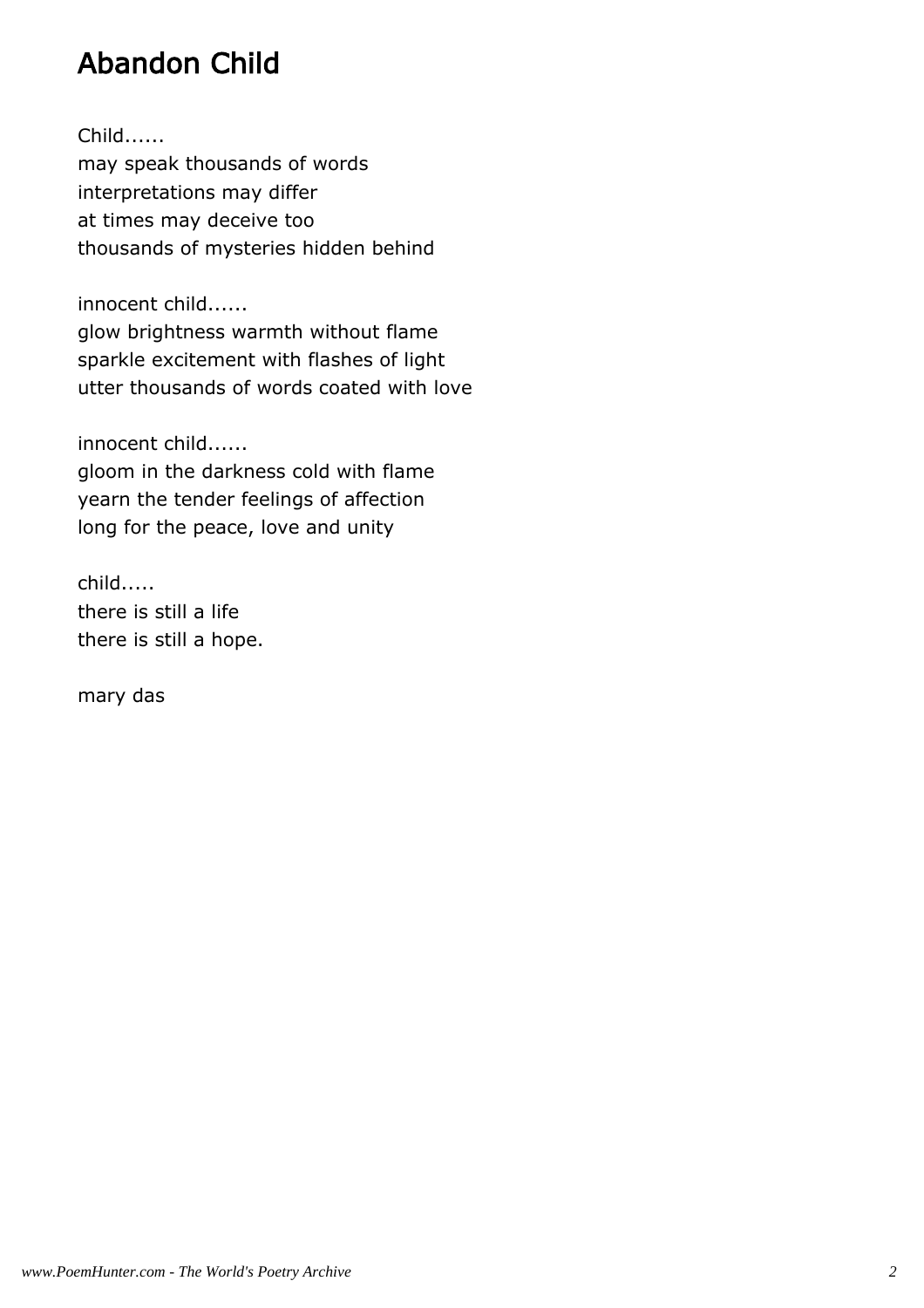#### Consciousness Within...

What shall I say? to wish you only the best you deserve it you have always been a mystery since the moment i saw you since the moment i got to know you that's what made you so special that unique reserve smile of yours it's very intriguing what shall i say? don't ever lose it don't ever change it a piece of advice control your destiny never lose your individualism never lose your independence once you lose it once you let another controls it once you let another dictates it you lose your self respect what shall i say? hold on to it tightly you.....my conscience.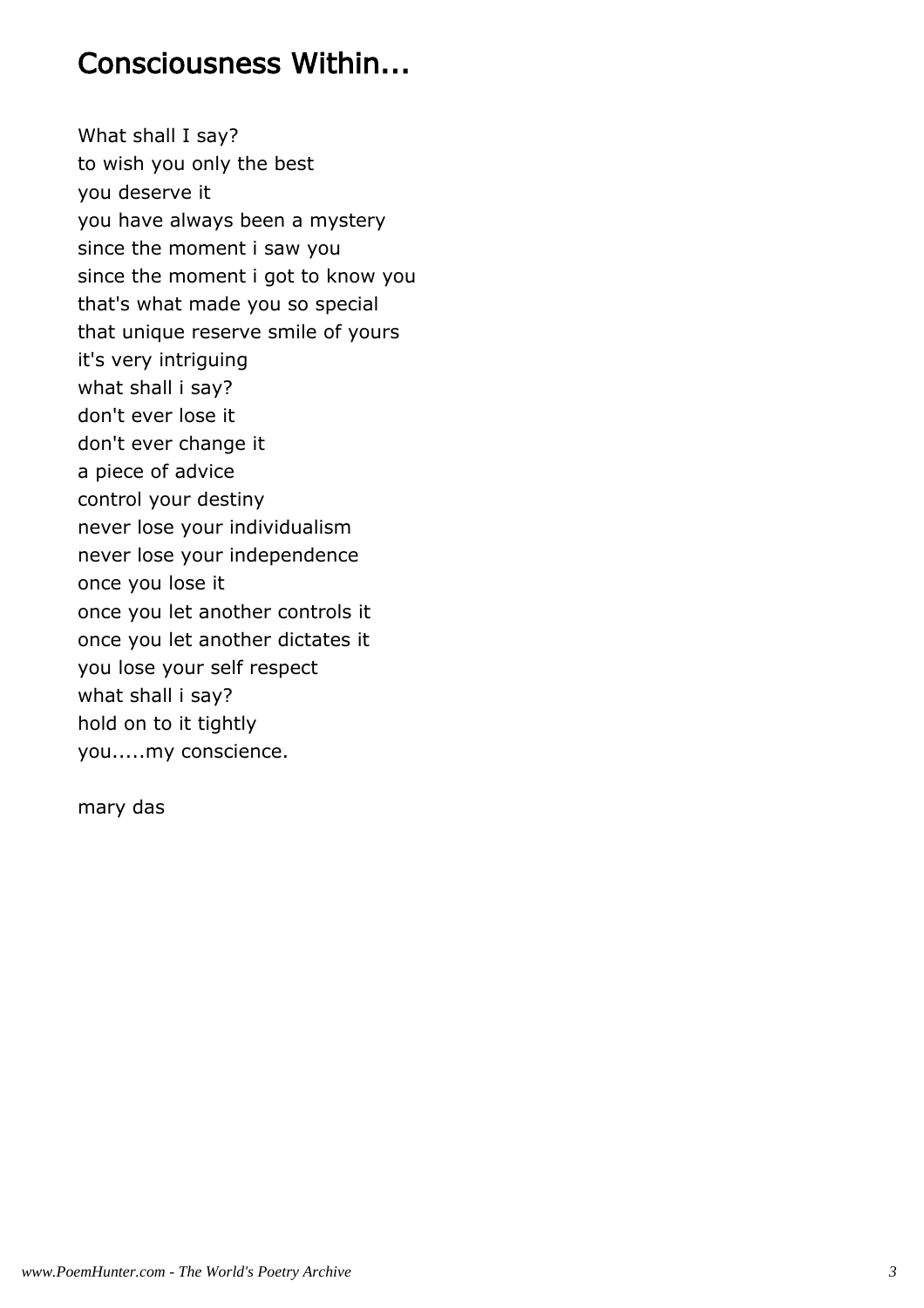## Crimes

The man of dignity has lost his virginity the man of credibility has lost his capability human value.....? ? ? has lost its humanity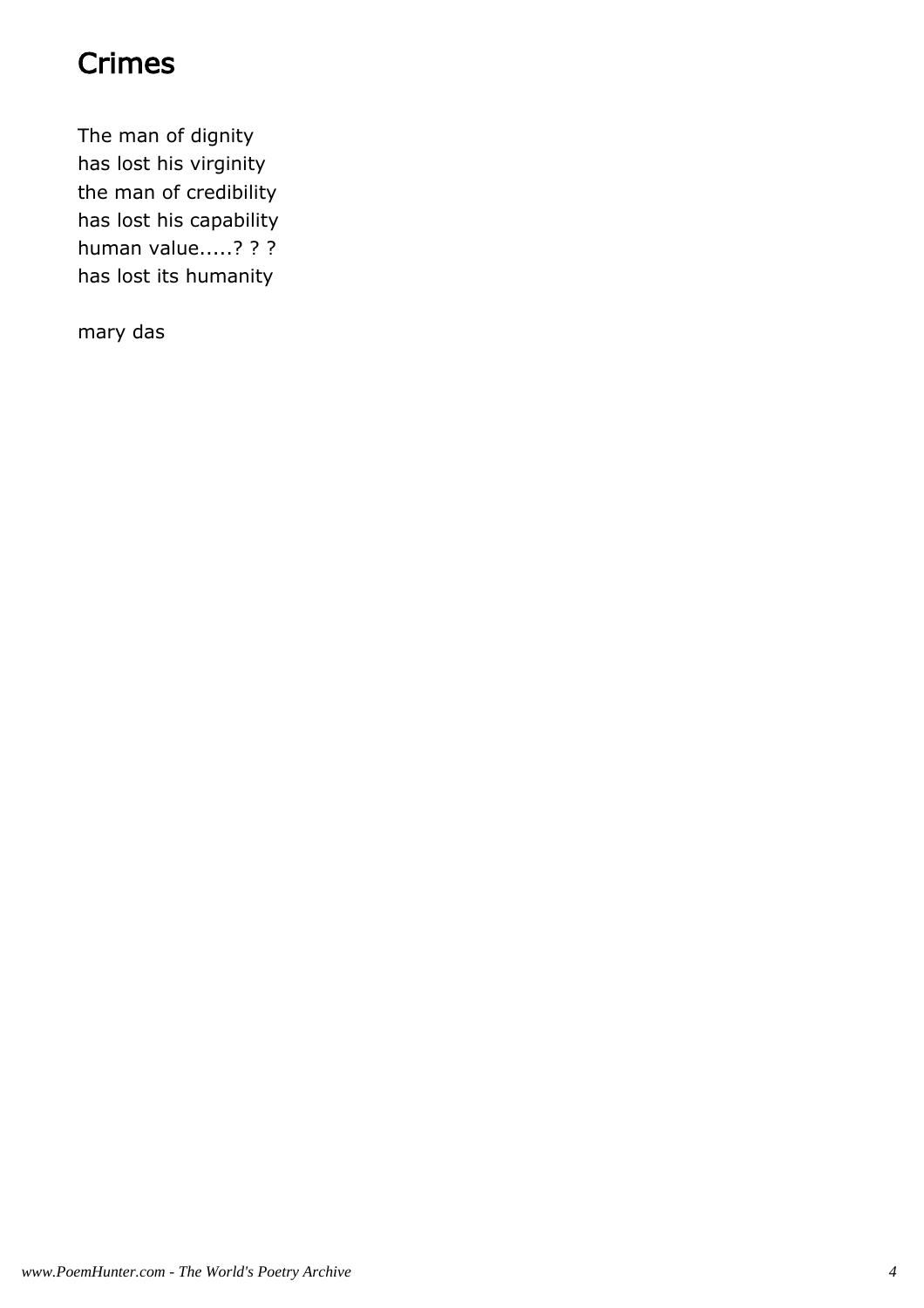# Disturbed

Lately......

touchy the kind of feelings keep haunting my sleeps my brain keeps thinking my mind keeps wondering when is the ending.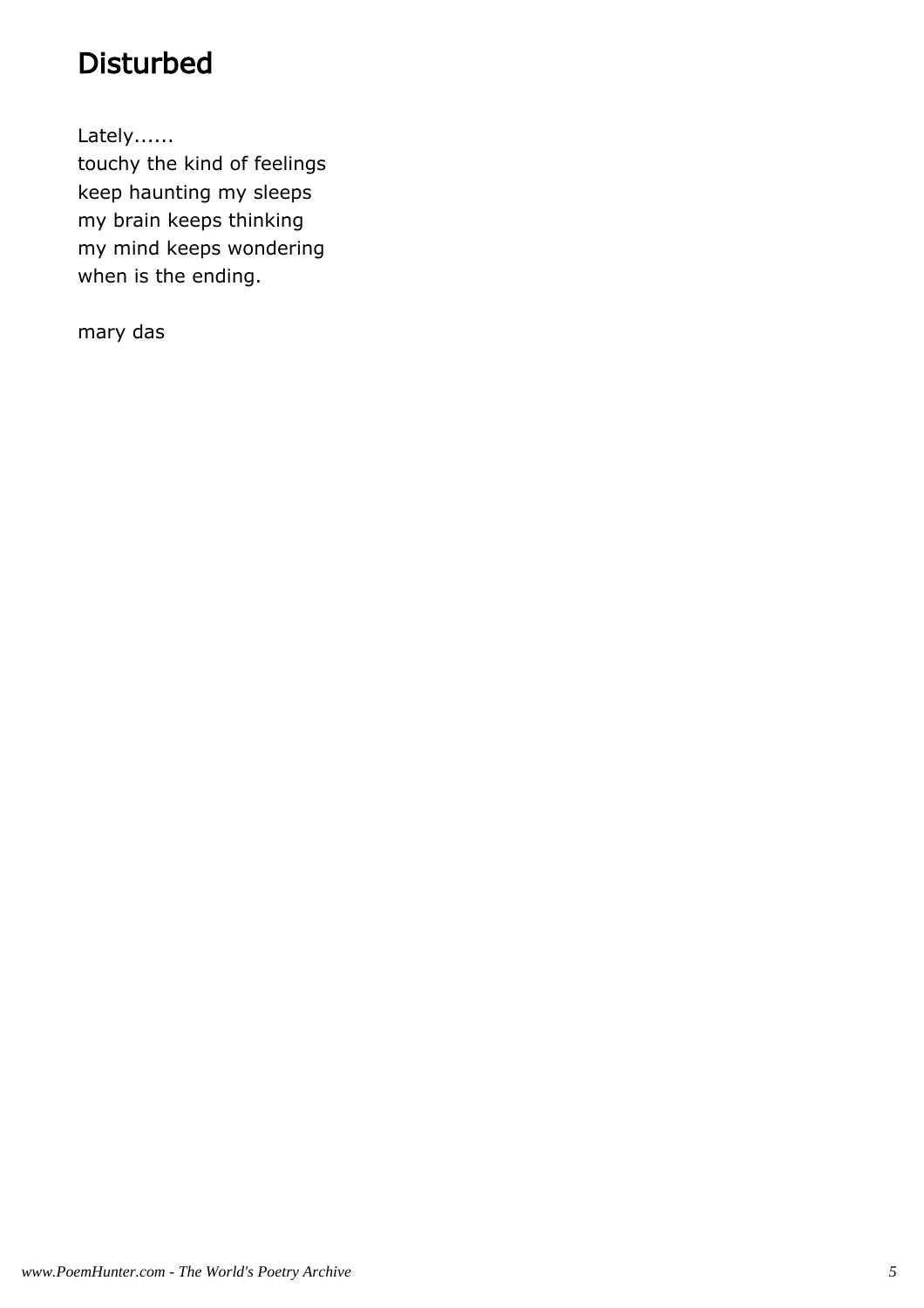## Dream

I saw.... jasmine flowers falling like snow in the morning in a few seconds.... drifting back to the branches white butterflies were they i was just dreaming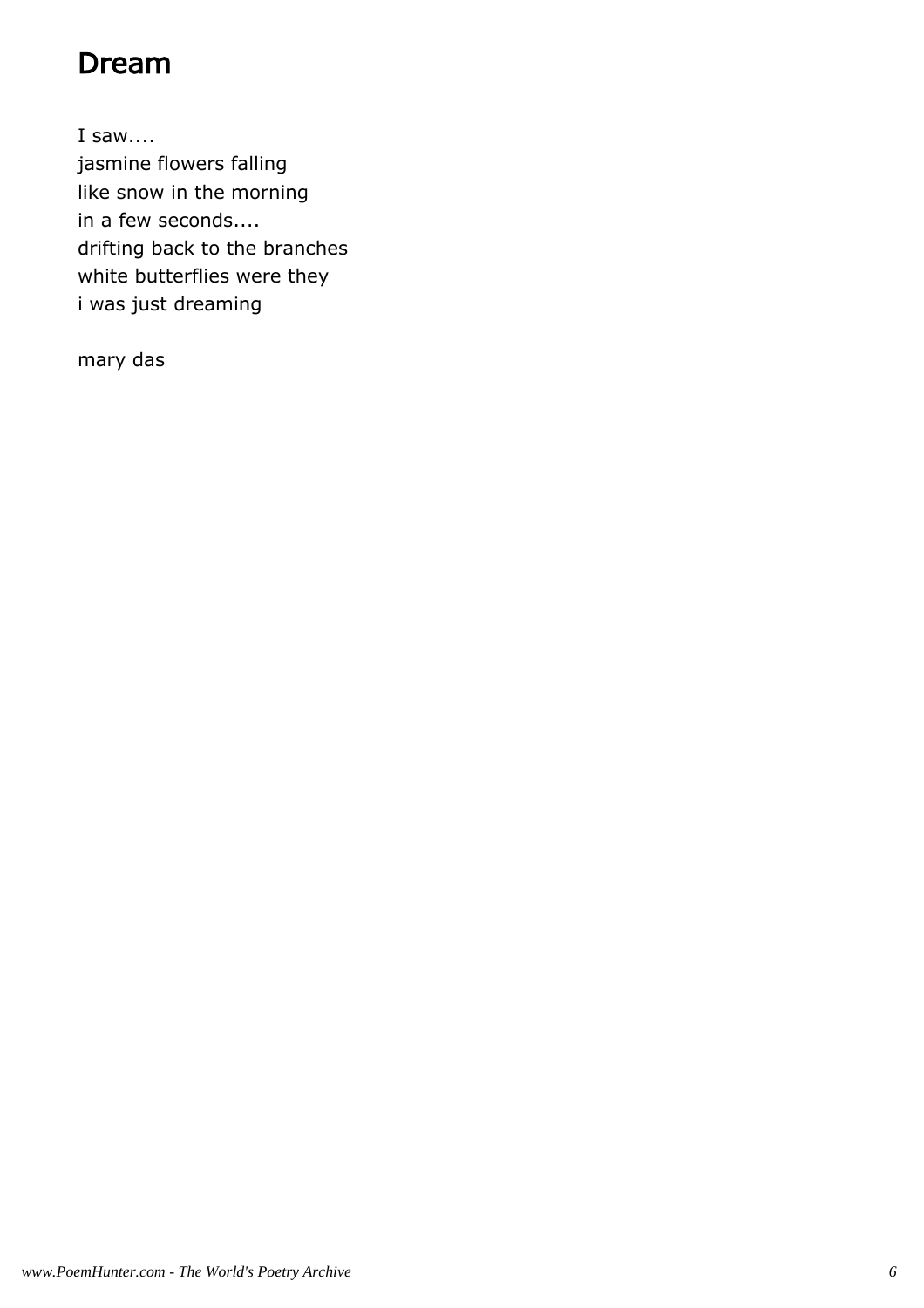## Fated

30 minutes gone waited in anxiety 60 minutes gone started to worry 90 minutes gone waited and waited 120 minutes gone total stranger appeared 'he wants to talk', my sister said tongue completely tied a long silence....... eyes shied away thank you mirror mirror on the wall saw the strangers reflection gathered the courage gained the confidence uttered a few words voice trembled I mumbled wh...at...happened? why....late? 'caught in the traffic', he said I smiled I started to laugh he too 'wait a minute', he said 'I am staying for lunch', he said I was confused I didn't know what was in his mind 'I like her', he said to his mum no invitation no sign no insistence no dream it just strike 'love at first sight', he said first experience, new experience 'I felt the same', i said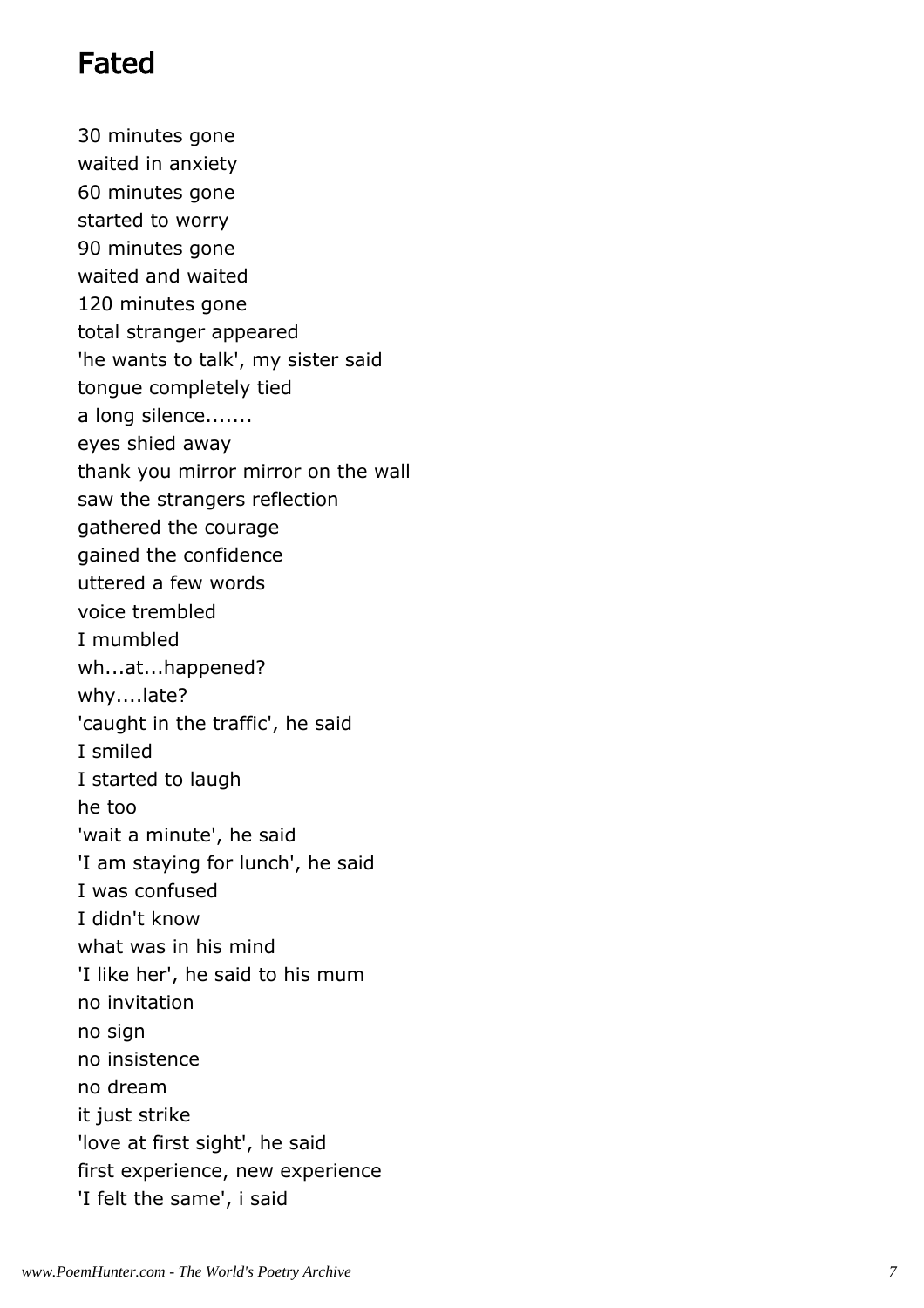13 years ago....... arranged marriage that's how it started sweet memories forever.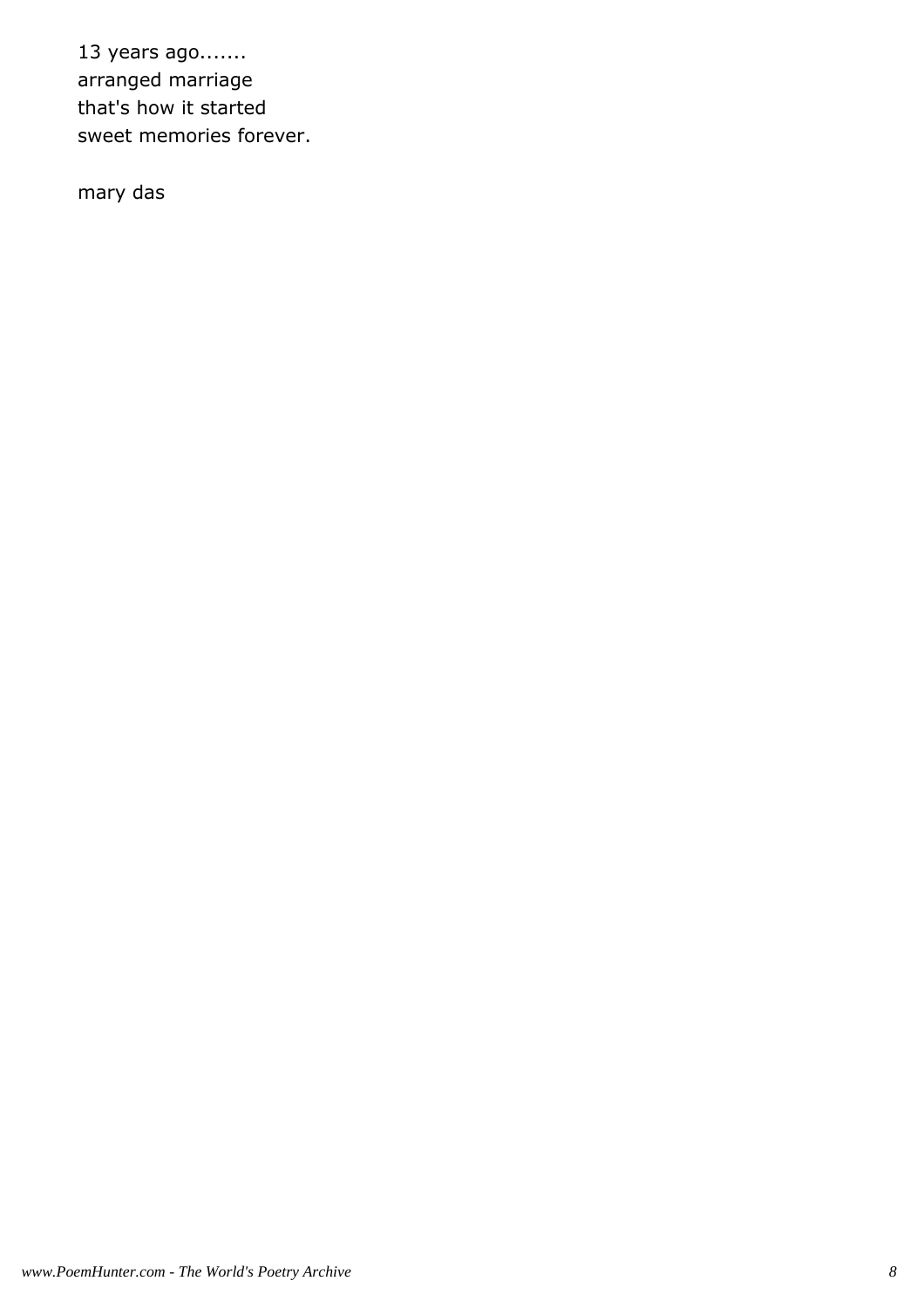## Forgotten Friend Ii

My dear northern most friend I miss you a lot just the thought of you brought tears in my eyes have you forgotten me or.... keeping a distance from me  $or...$ have I become the old book kept in the dark corner or.... have I become a worthless friend or.... have you become a stone hearted friend my dear friend.... I missed the old version of you please come clear it again and.... a request from me leave a little space for me in your thoughts, my friend. ((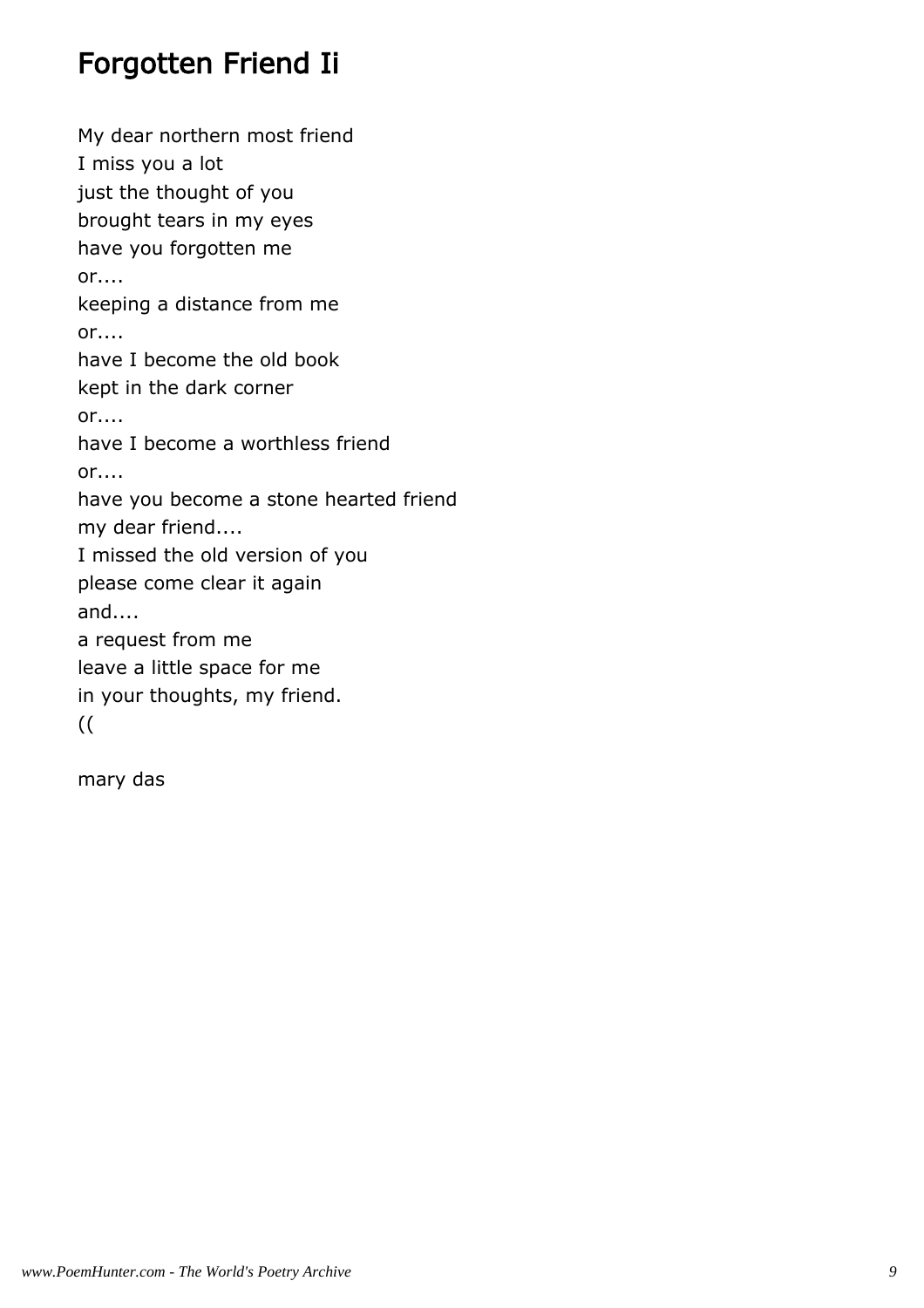# Free Me

My Lord..... take away my thoughts for I don't wish to sin My Lord.... take away my heart for I wish to die My Lord.... take away my life for I don't wish to live.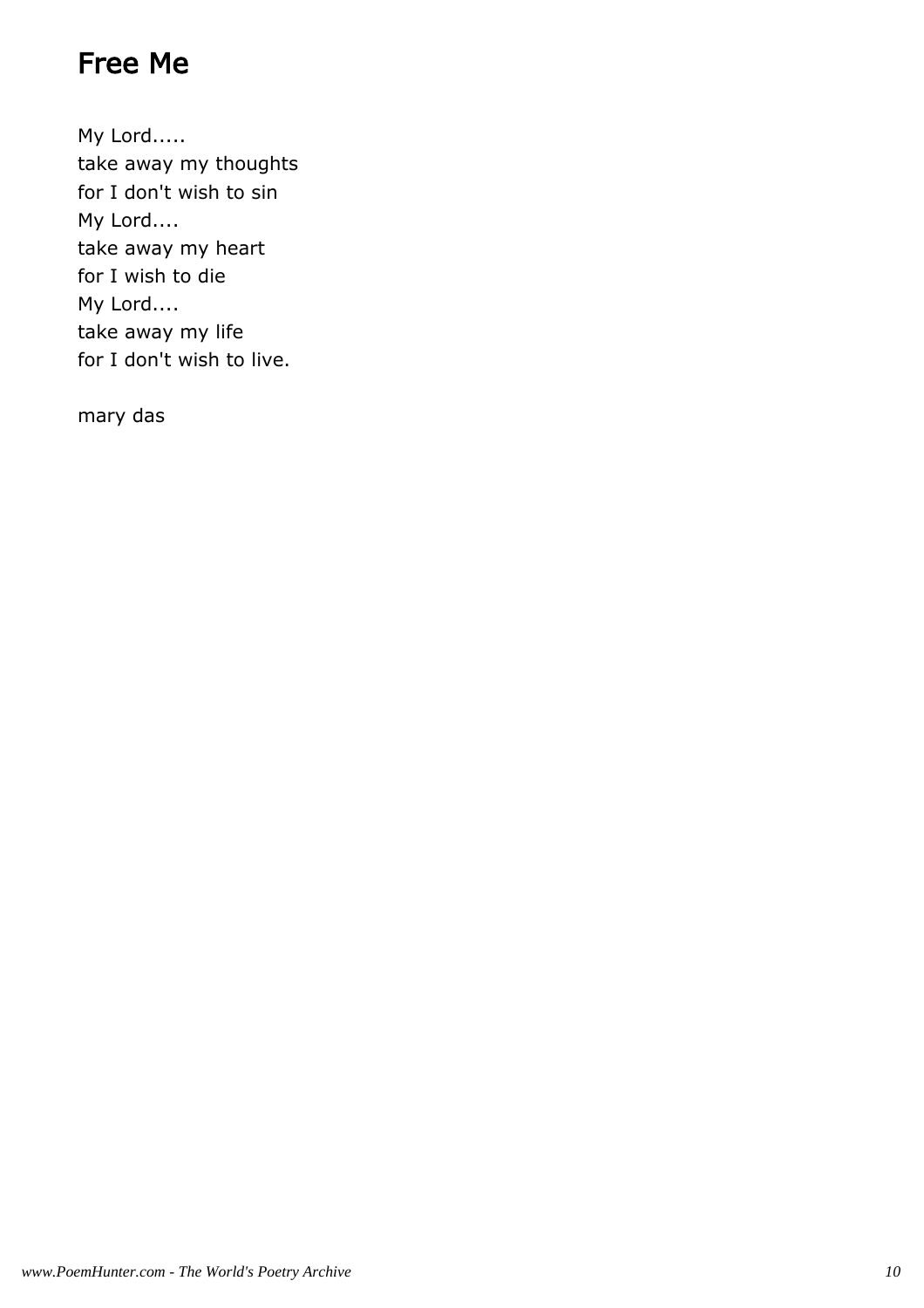# Given Up

All alone I'm driving along the highway I'm speeding know not where I'm leading along my sorrows I'm taking my Lord so loving let my mind stop thinking let my heart stop beating let it be the ending.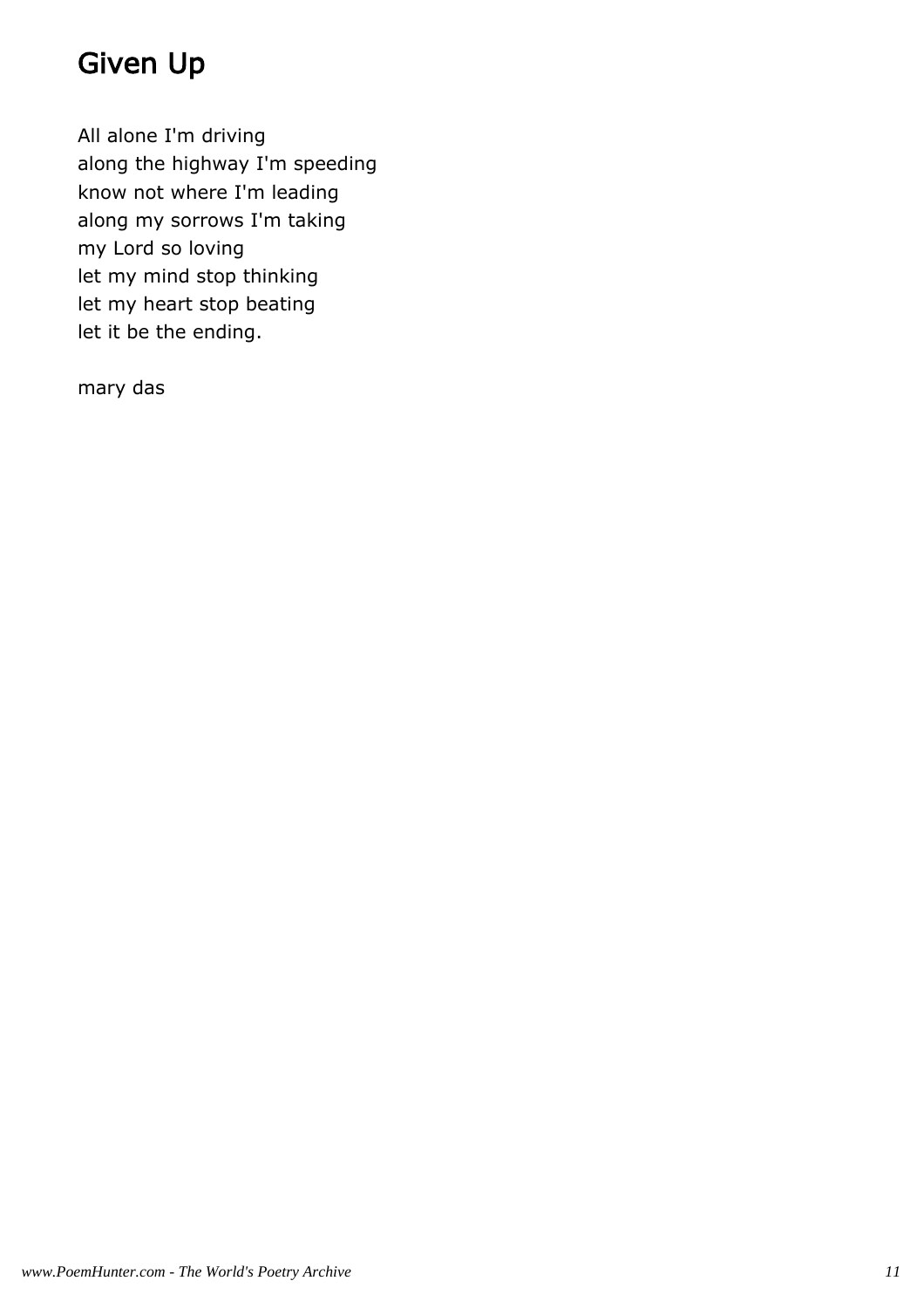## Guide Me My Lord

My dear Lord............

Grant me peace within my heart help me to make a beautiful start guide me to make a difference make me understand the reasons for my existence bless me with courage to voice what is right guide me to make changes bless me to do for better allow me to accept all for I trust you have the reasons some mysterious I can't comprehend I believe when the right time comes you will send me the explanations then help me to understand guiding me in all my steps before I depart.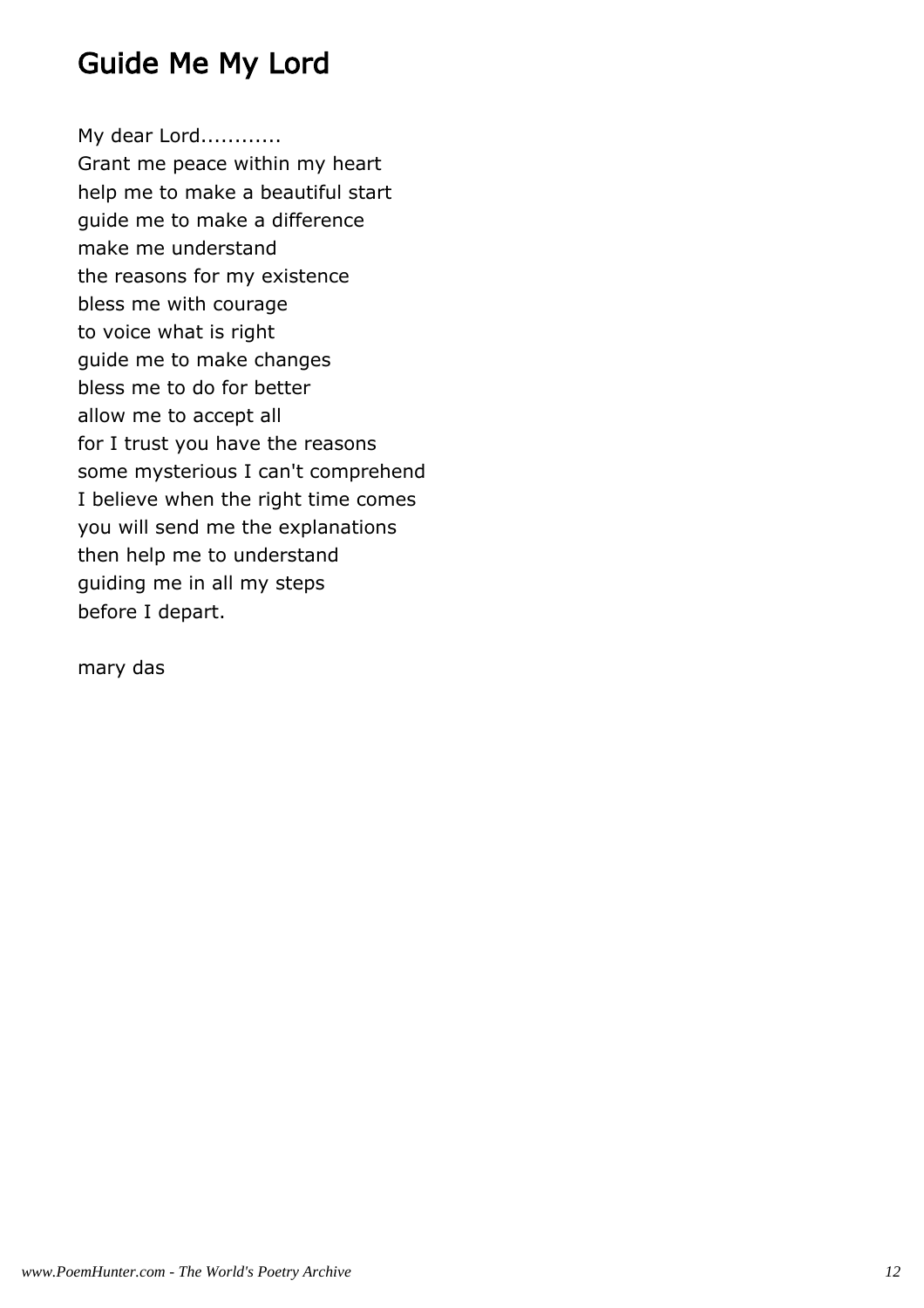# He........Flutters

He..........

flutters around the beauty one womb to the other fulfils his burning desire quenches his dying thirst relishes the sweet taste to survive his daily life he.........the butterfly.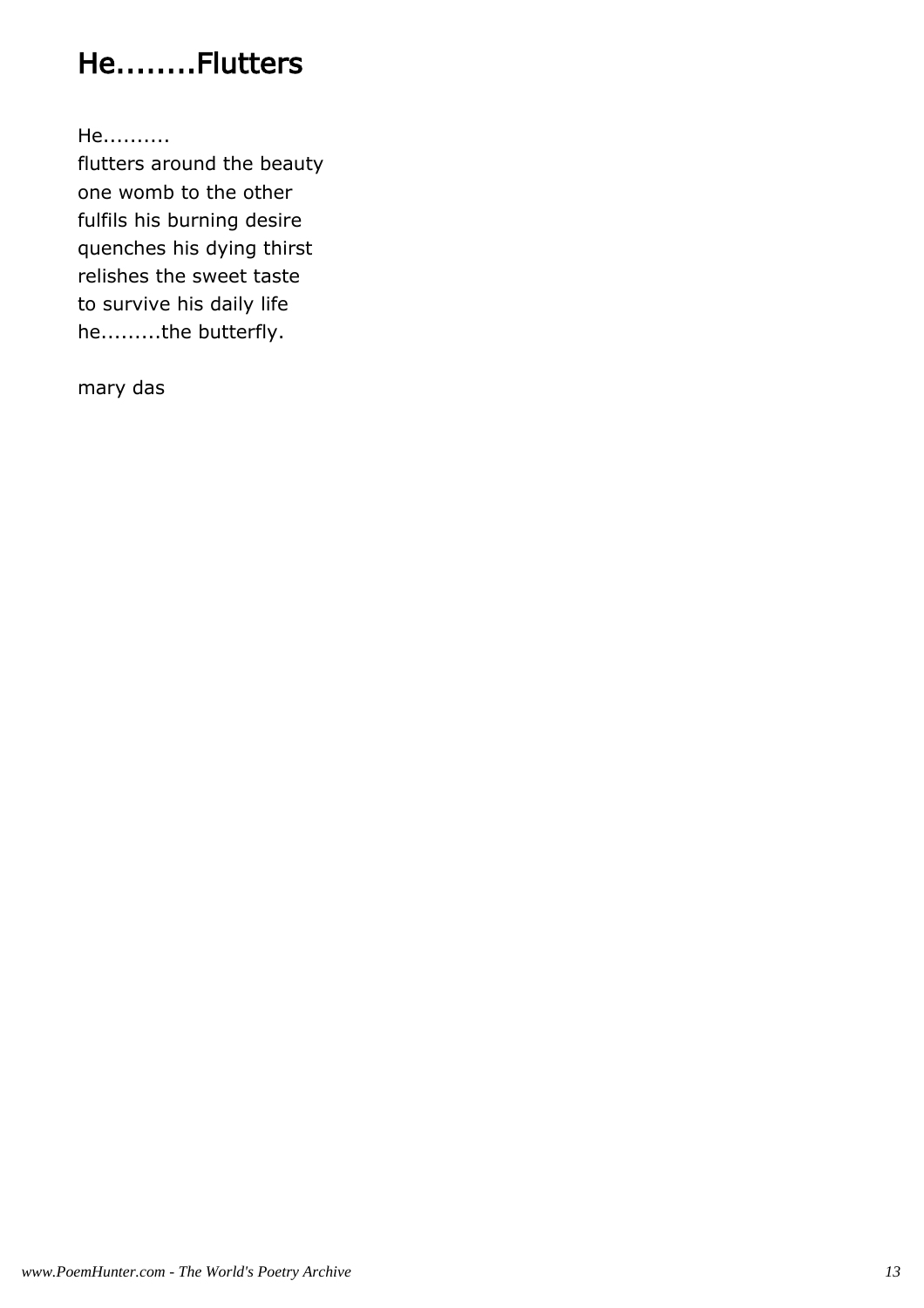# Hibiscus

Hibiscus the flower of pride In colour you said it right Bright and beautiful to the eyes In dignity you stood up right Smiling and swaying nation wide Calling all in peace to unite Unique flower in petals of five Symbol of Malaysia nation wide.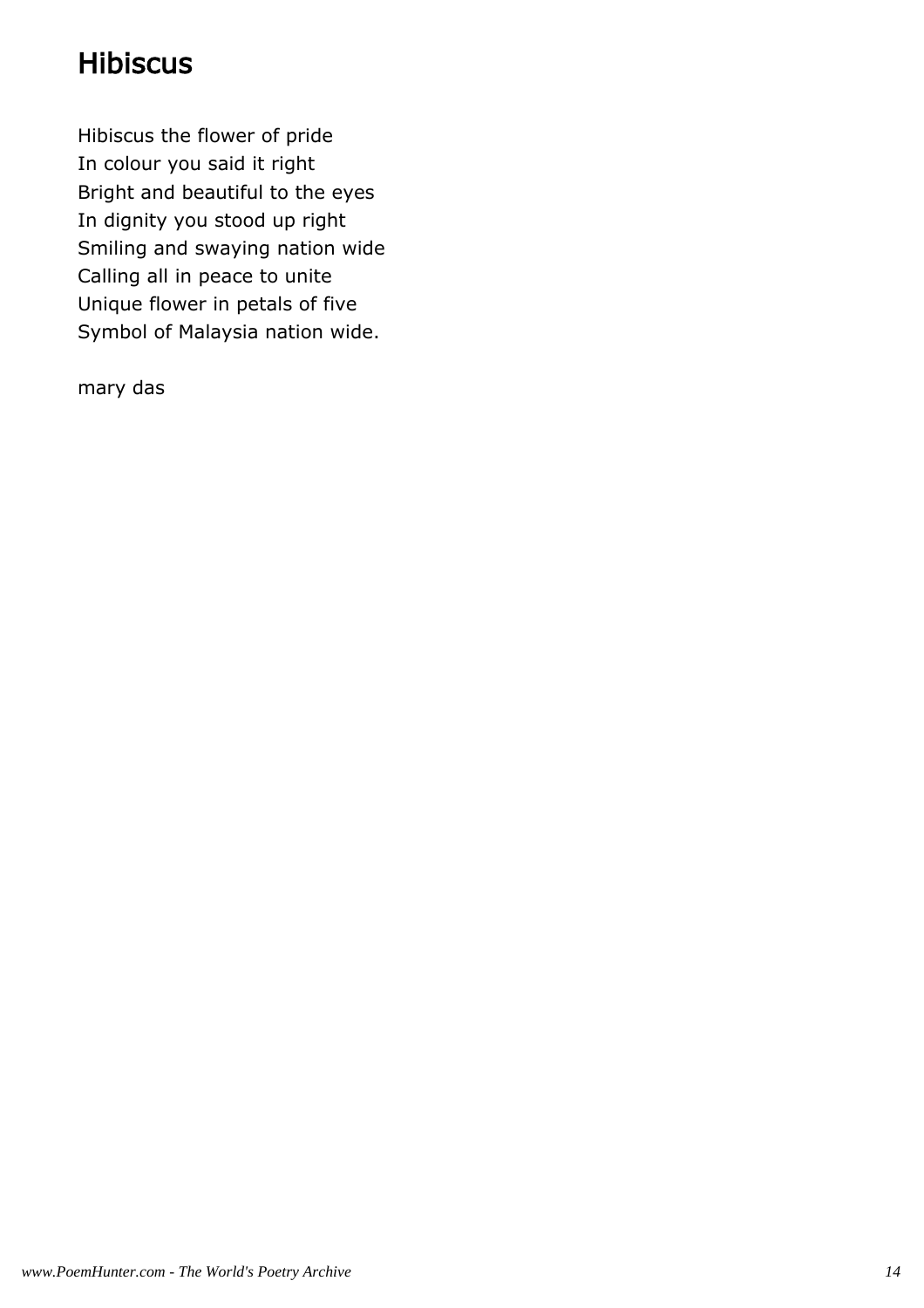# Him

Deep.... inside so.....light so....nice so....beautiful the kind of feelings no words to describe tears in my eyes glow on my face whenever I see 'Him' my heart smiles it is beautiful no words to describe the kind of feelings I realise 'Him' the one i have been longing for 'Him' the one I have been looking for 'Him' the one I have been waiting for the kind of feelings no words to describe I am in love with 'Him' 'Him' the only 'Him'.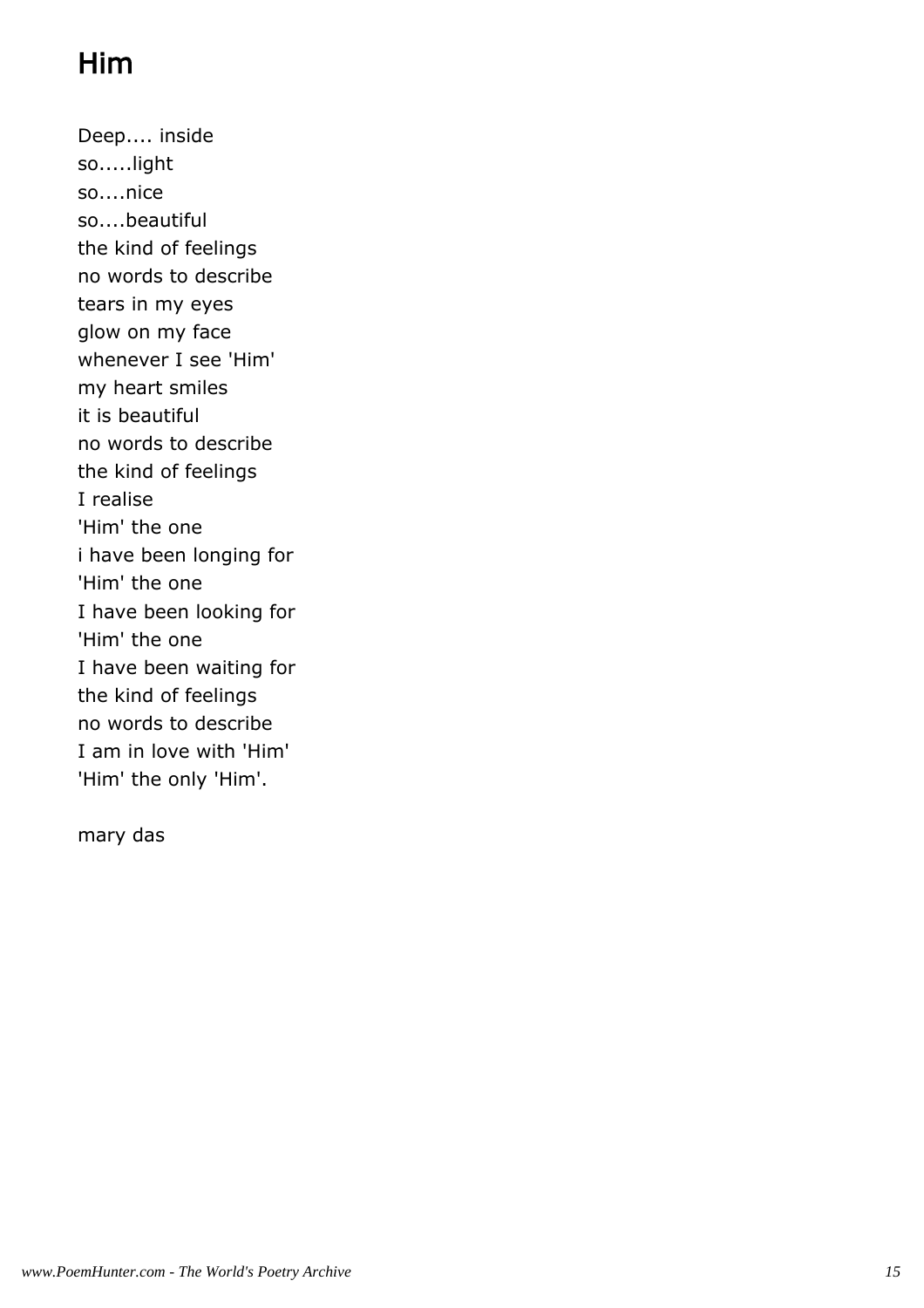## His Words

Love is his words has no boundary life is his words has no limit his words....... lamp to my feet his words....... light to my path his words....... food for my soul his words are love love is him his words are life life is him.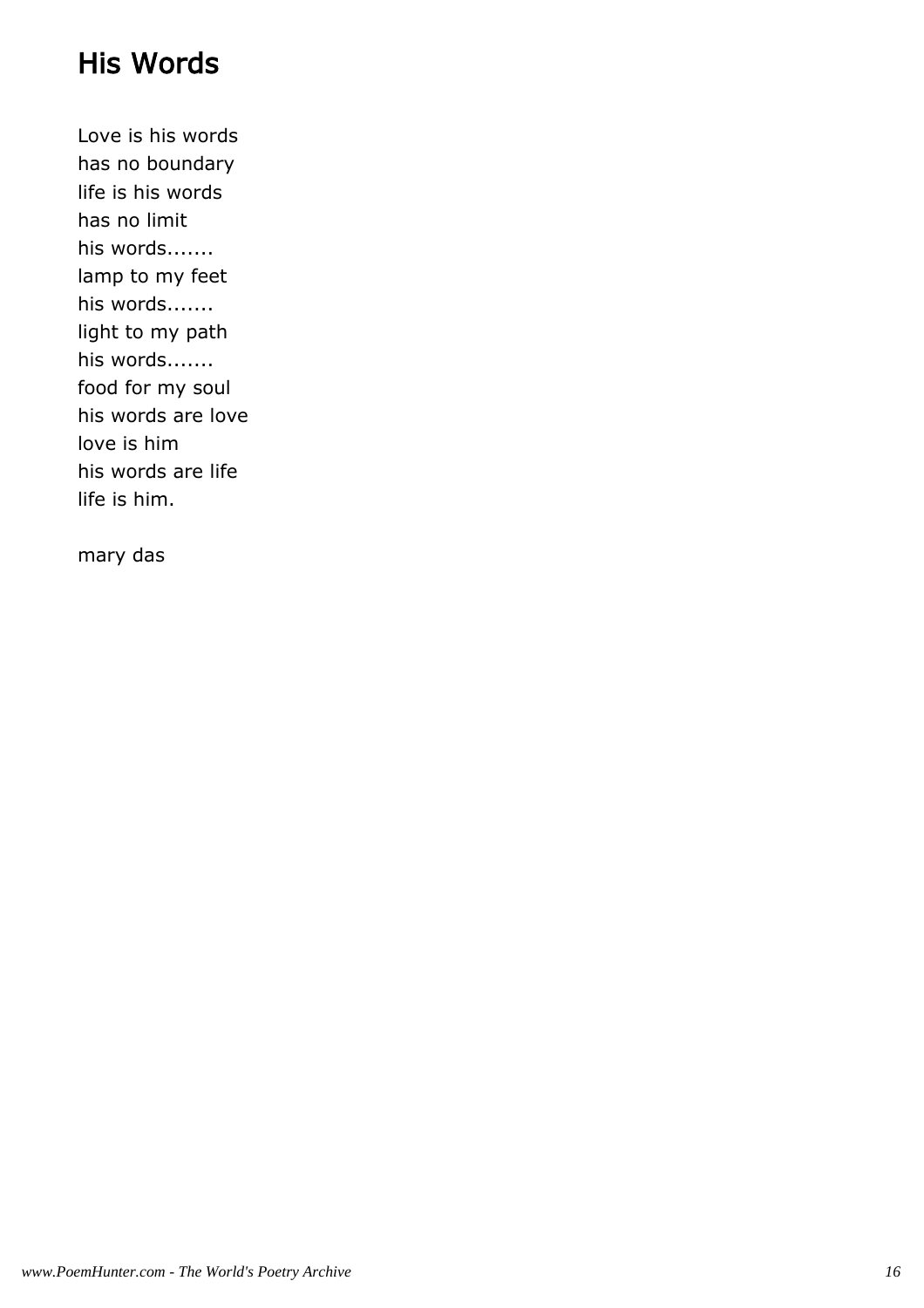# In The Dark

Thought of you my friend suddenly comes into my mind tears keep rolling on my cheeks pain piercing through my heart come clear it now my friend moving away from me why attachment no more do I get it right.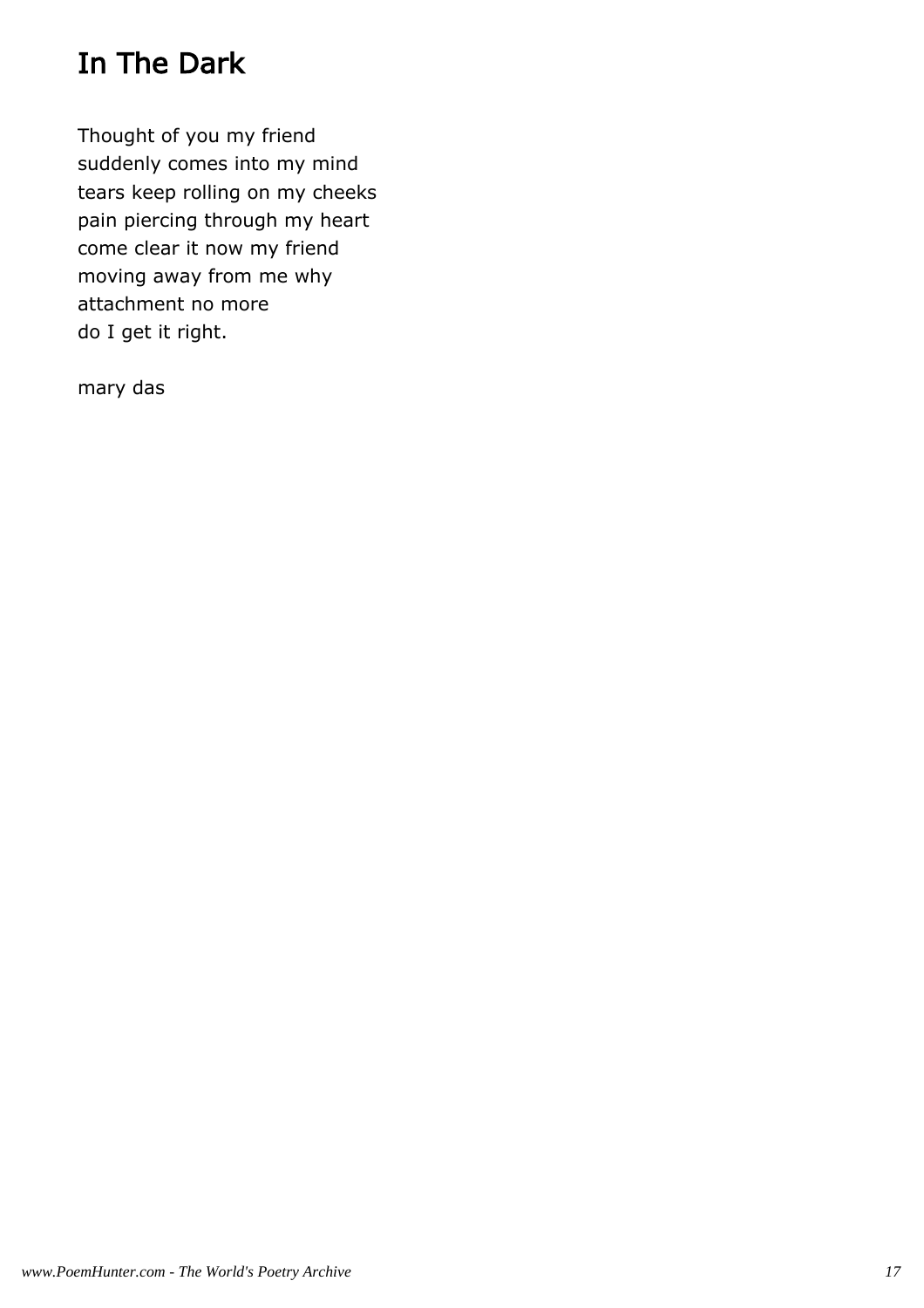# Injustice

Refugees are we............ in our own motherland third class are we.......... in our own motherland have no rights are we to speak up and defend ourselves have no rights are we to be treated equally our voices heard by no one democratic, peace and unity are these mere words only.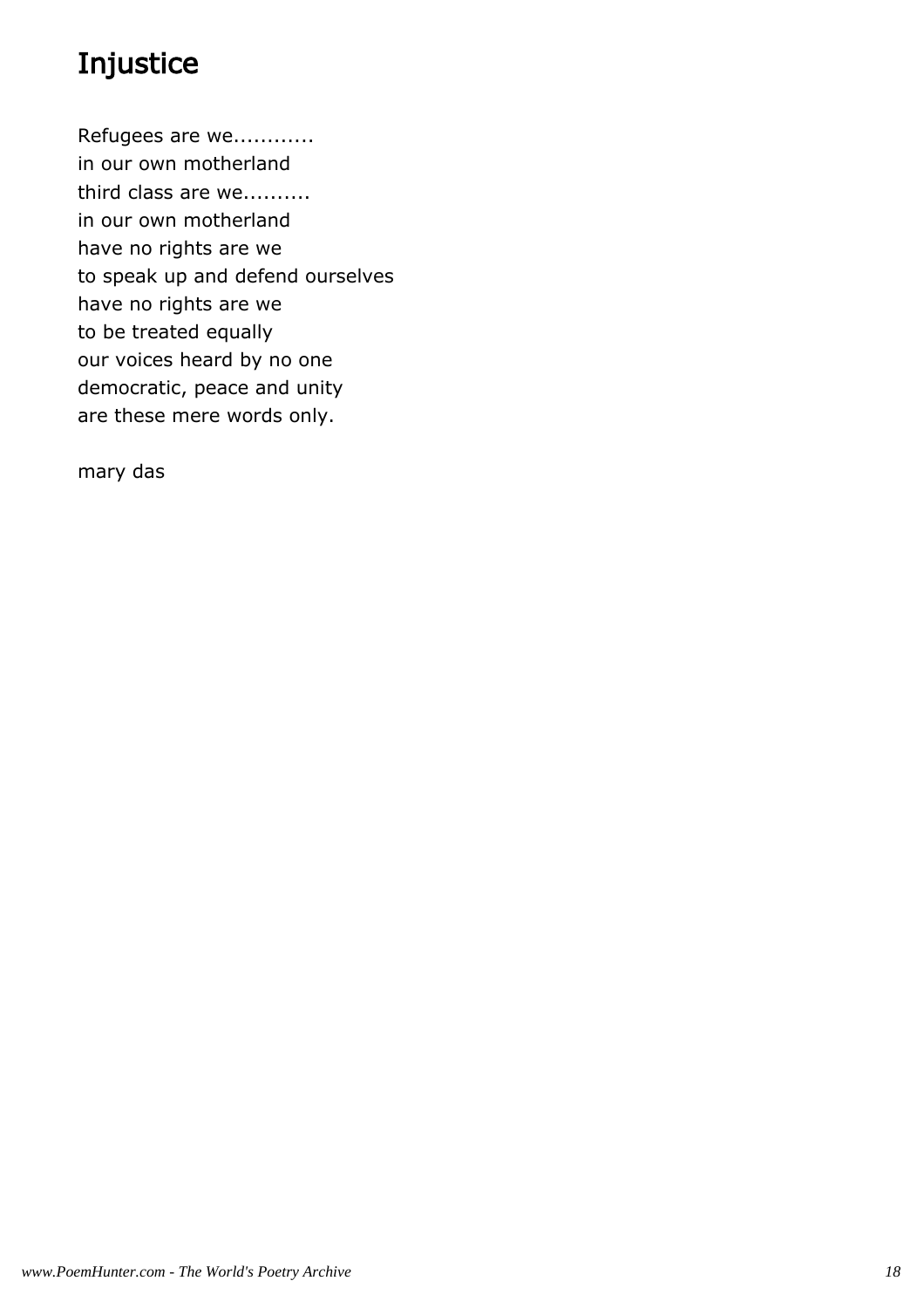#### Inspiration

A fresh morning A fresh new day jump out from the bed feeling light and bright the fresh smell of the earth flowing deep into my veins the chirping of the birds music to my ears the beautiful sky with patterns and designs the fresh green sceneries soothing to the eyes a fresh morning a fresh day it's a promise it's a hope.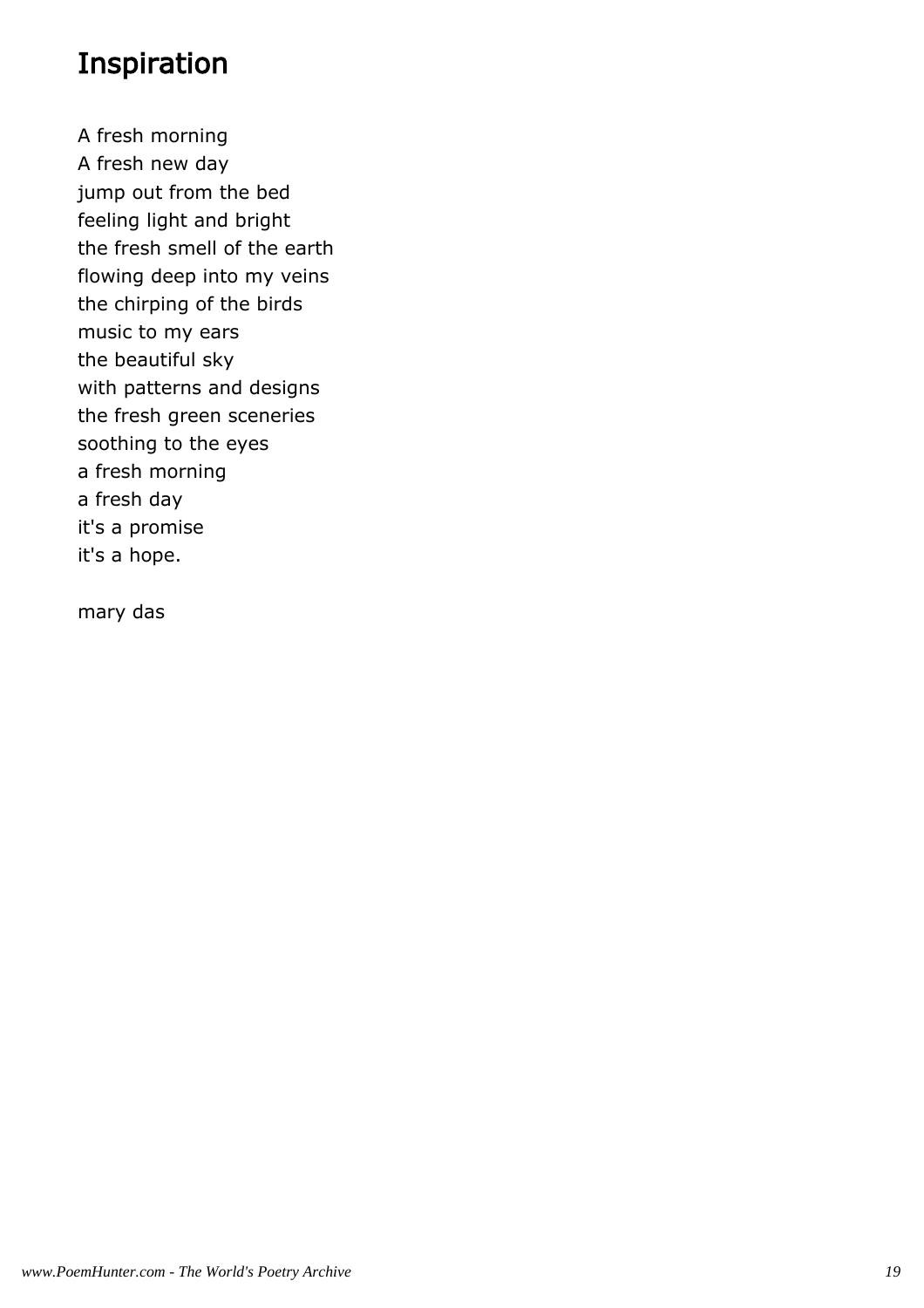## Justice Is Dead

My heart is soring my chest is paining my head is spinning to see justice is failing.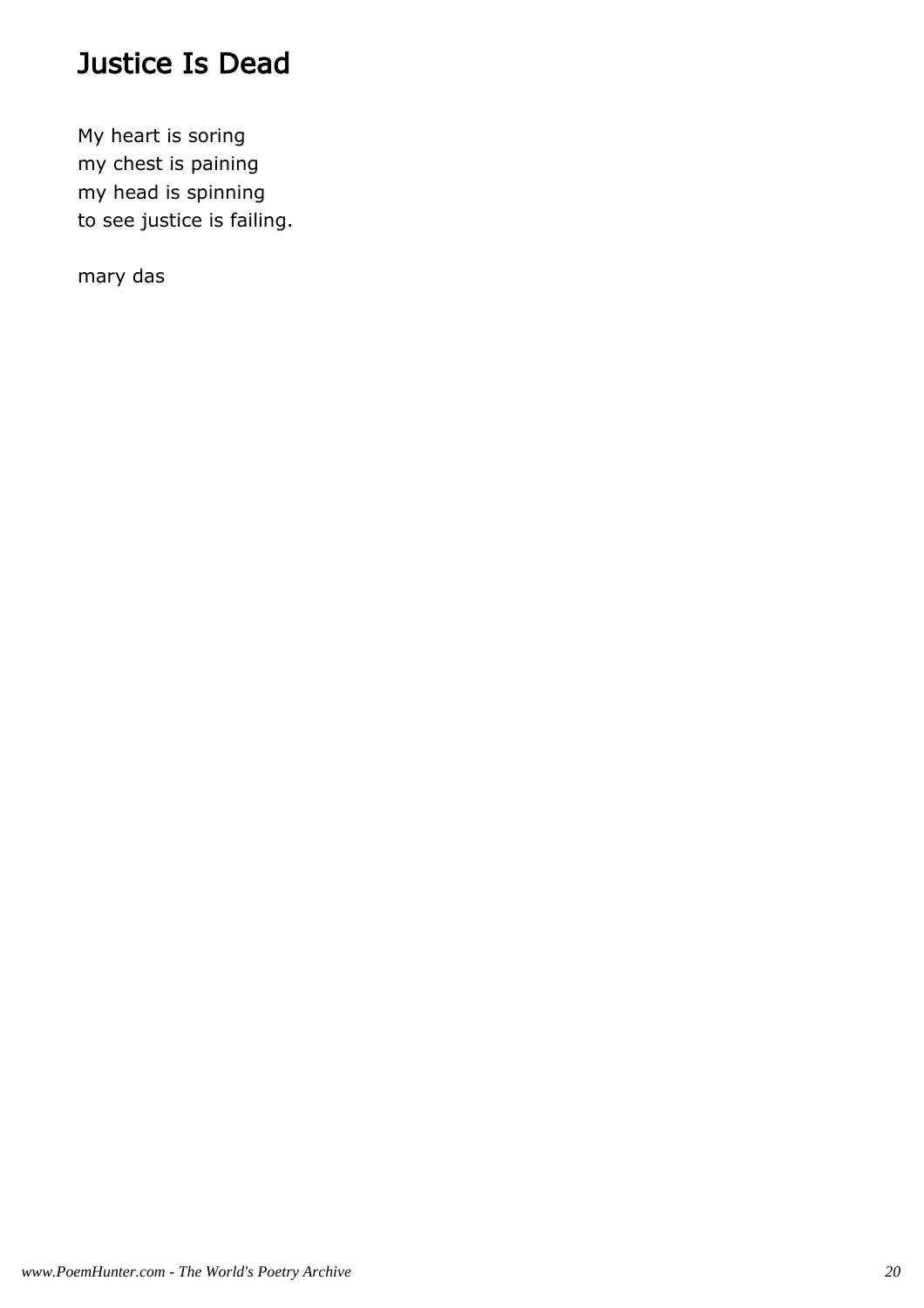## Let Me Live

Words are but knives kill me not with your words thoughts are but memories let me live with your thoughts love is but sweetest feelings let me live in your love.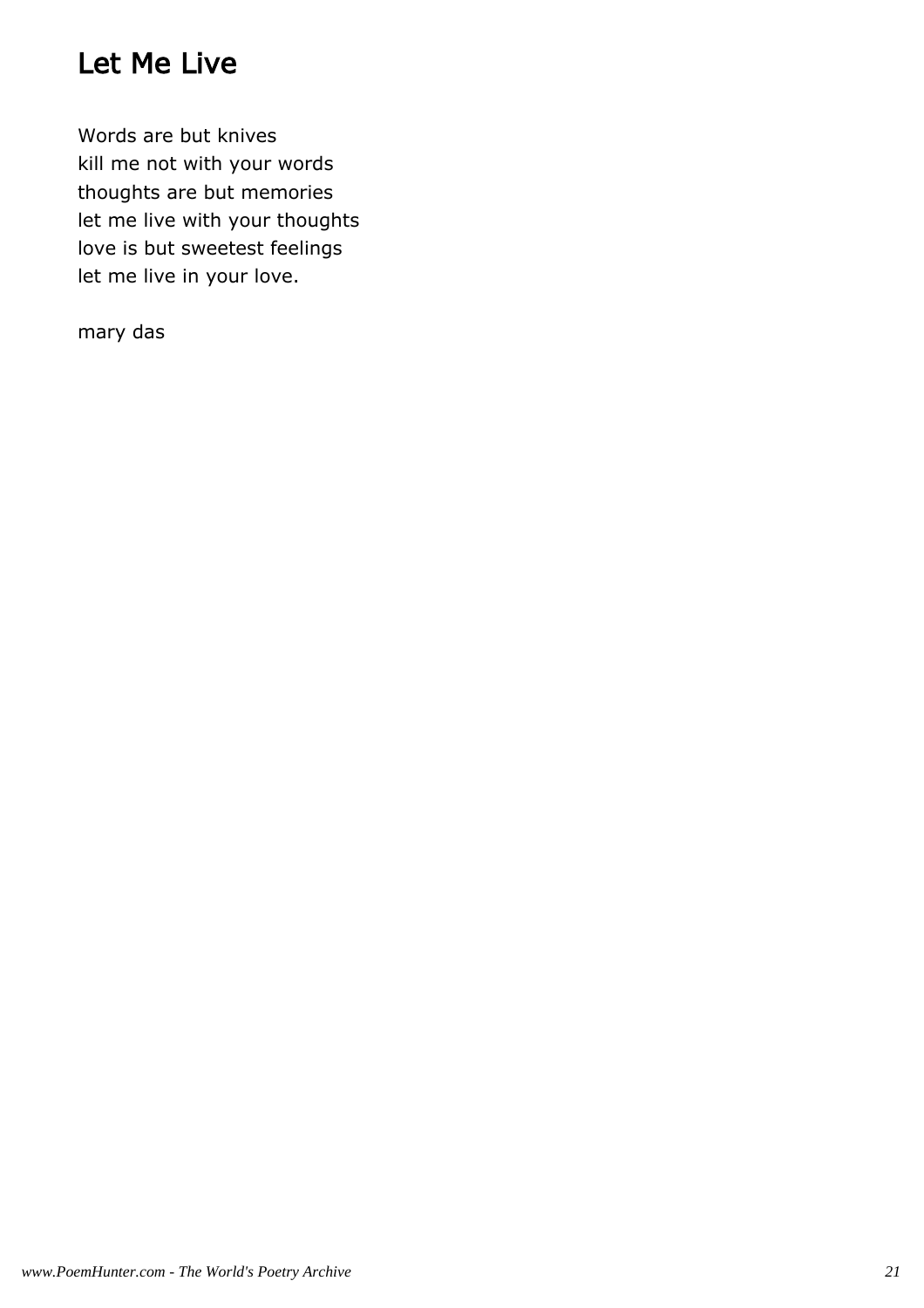# Life 2

look at life as a school there are so much to learn situation comes to teach it comes in the form of people, nature..... look at life as a school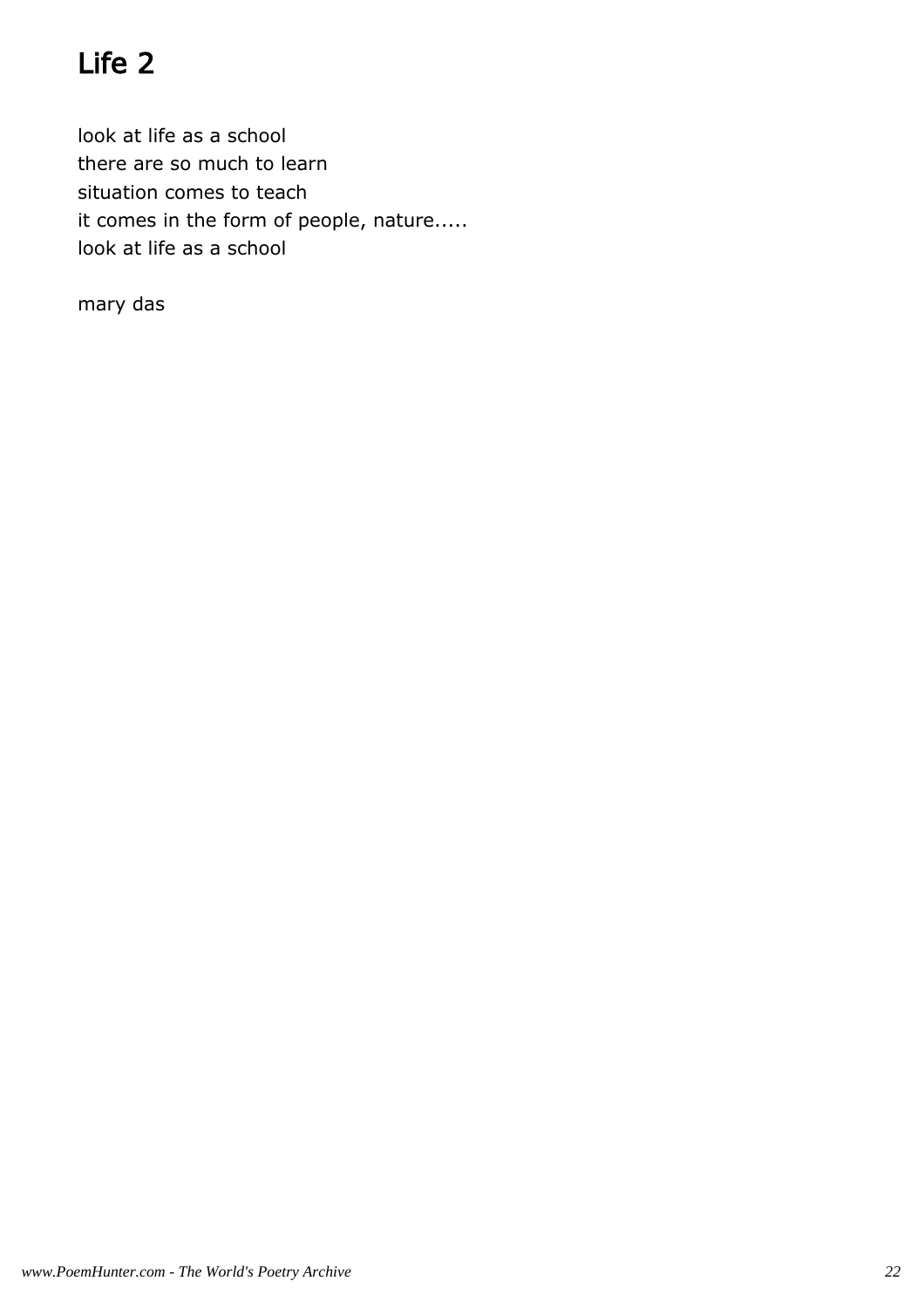## Life Lesson

I have learned none feels alike none thinks alike I have learned everyone...... with different perceptions with different views I have learned one...... with different mind set with different desires with different intentions I have learned what is right for me always wrong for others what is wrong for me always right for others I have learned I have learned a good lesson expect too much not interfere too much not I have learned have some distance beyond the limits not I have learned I have learned a good lesson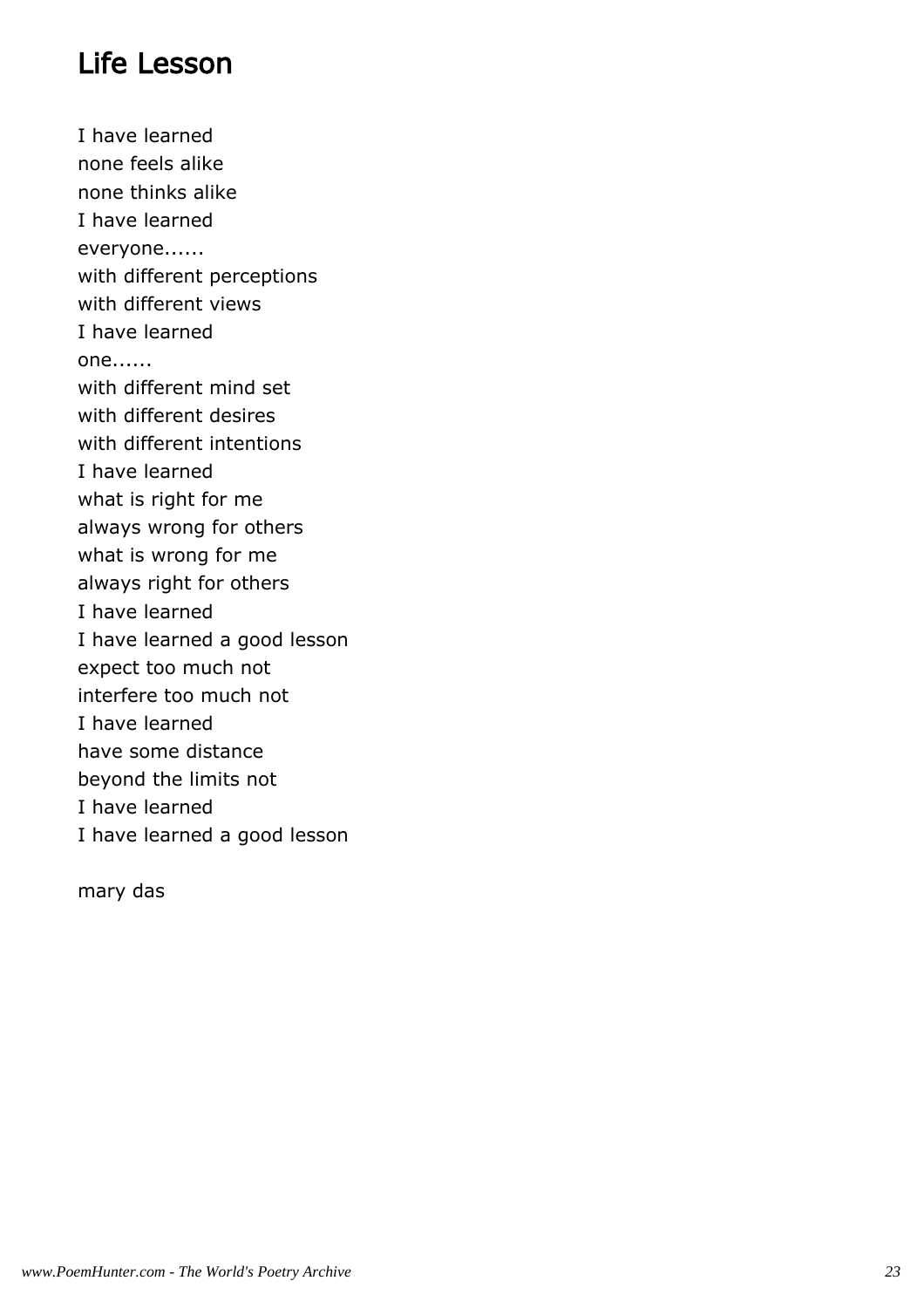# Light

Beyond the darkness there is a light a light of hope a light of life a light of future but.... will it... give the hope will it.... light the path will it... brighten the life let alone decide.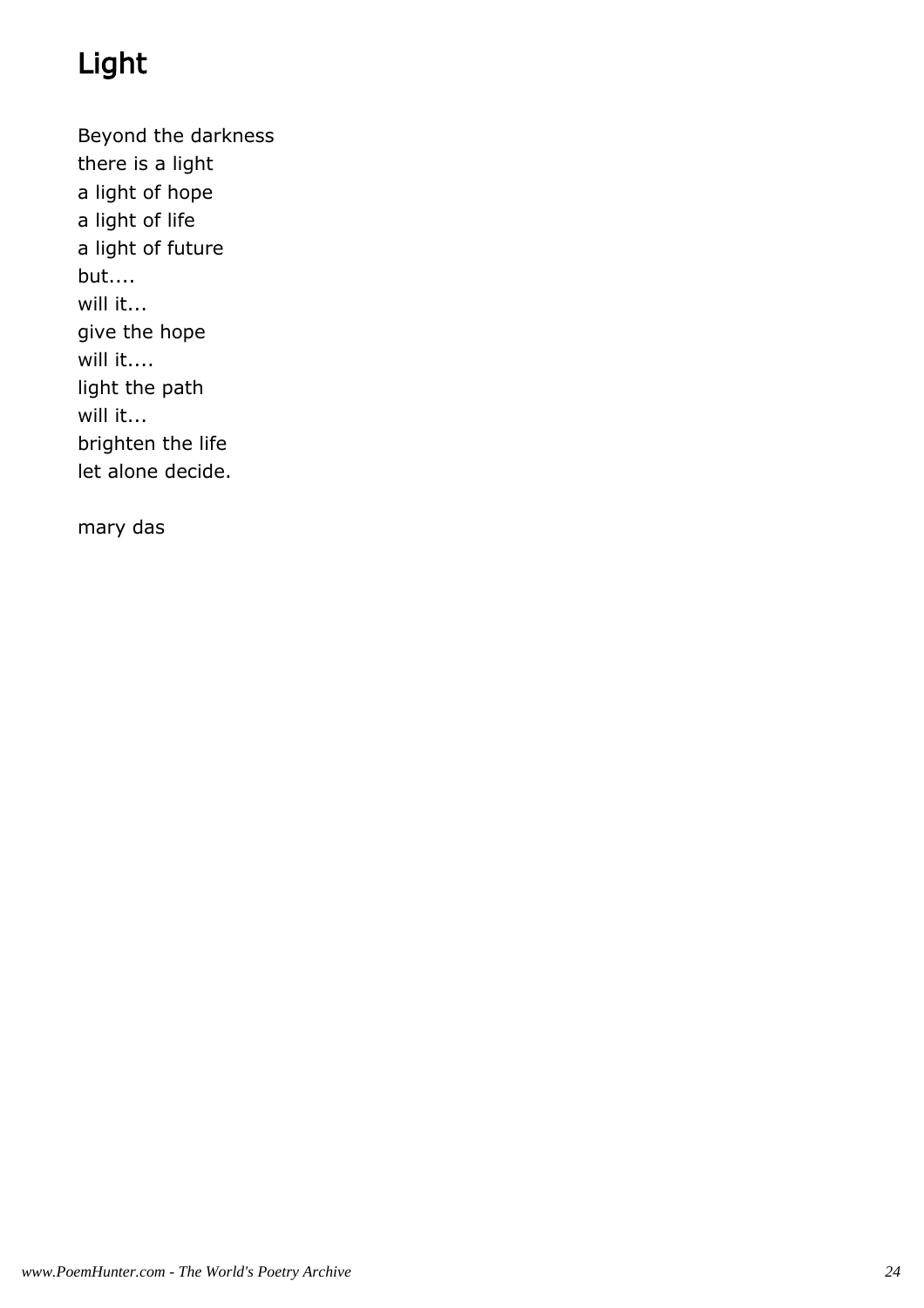# Lost

Lost....... in the journey of life I died and don't ask me why.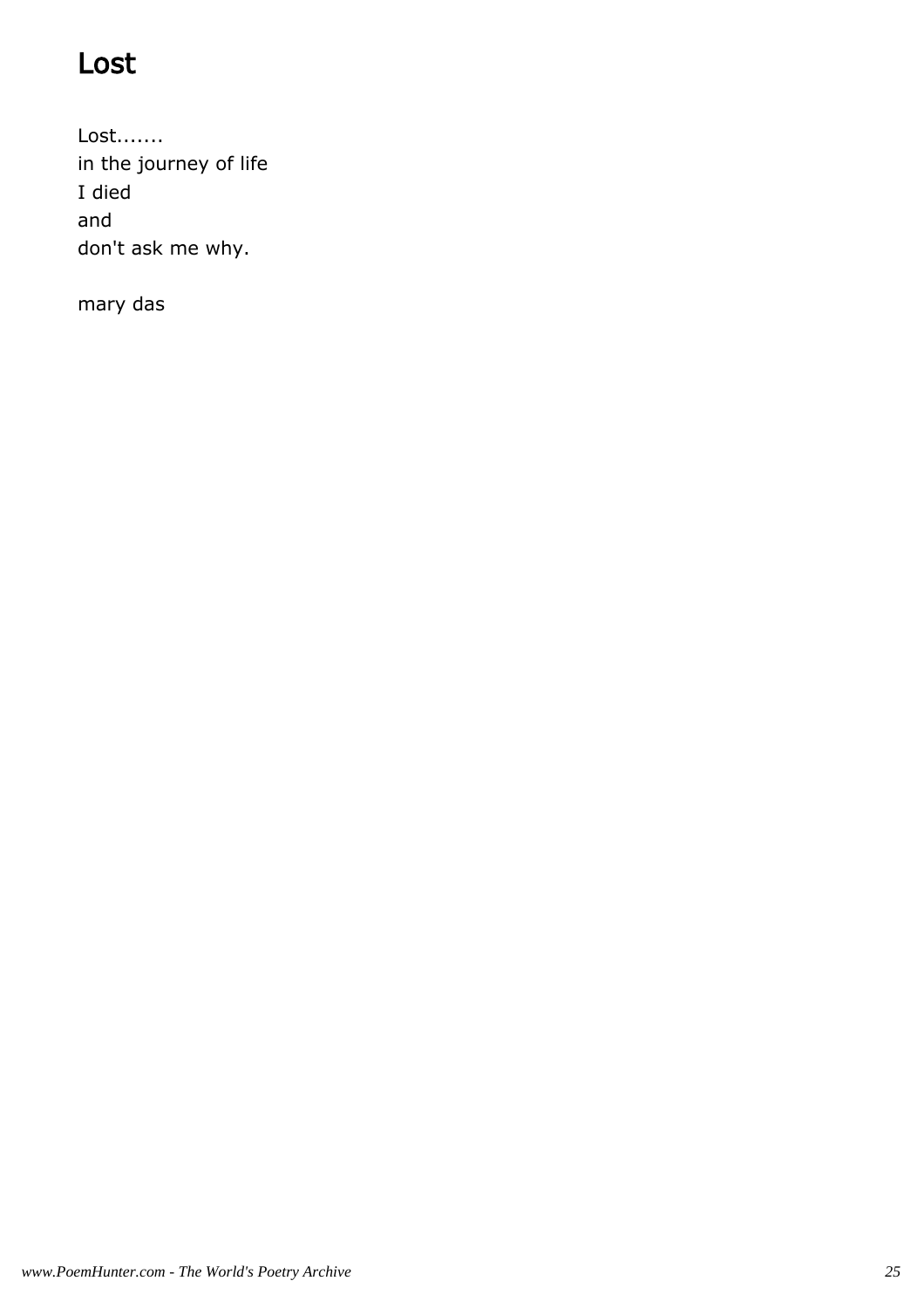# Lost Ii

In the journey of your life you are......but a refugee running away from reality drown in your own cruelty at the end...... regretting your own insensibility.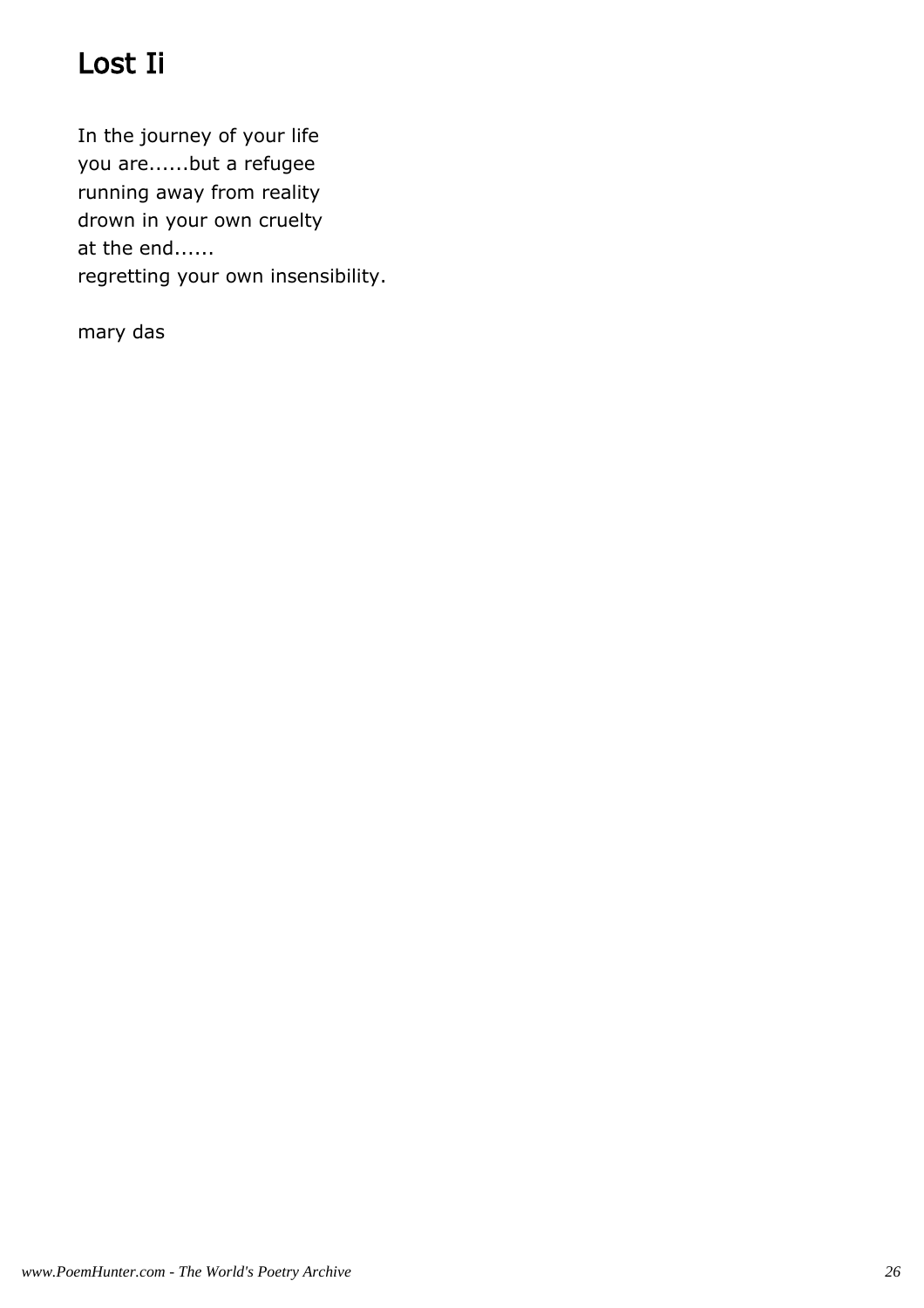# Maya

Maya...... you the colourful mirage you make the people dance dance to your tune you make them drown in the pleasure of sense you make their intellect completely spent maya...... you fill them with anger and lust you cunningly trap the people in their own costumes make them forget their own forms forget where do they come from you grind them in grinding wheel of sorrow but....why?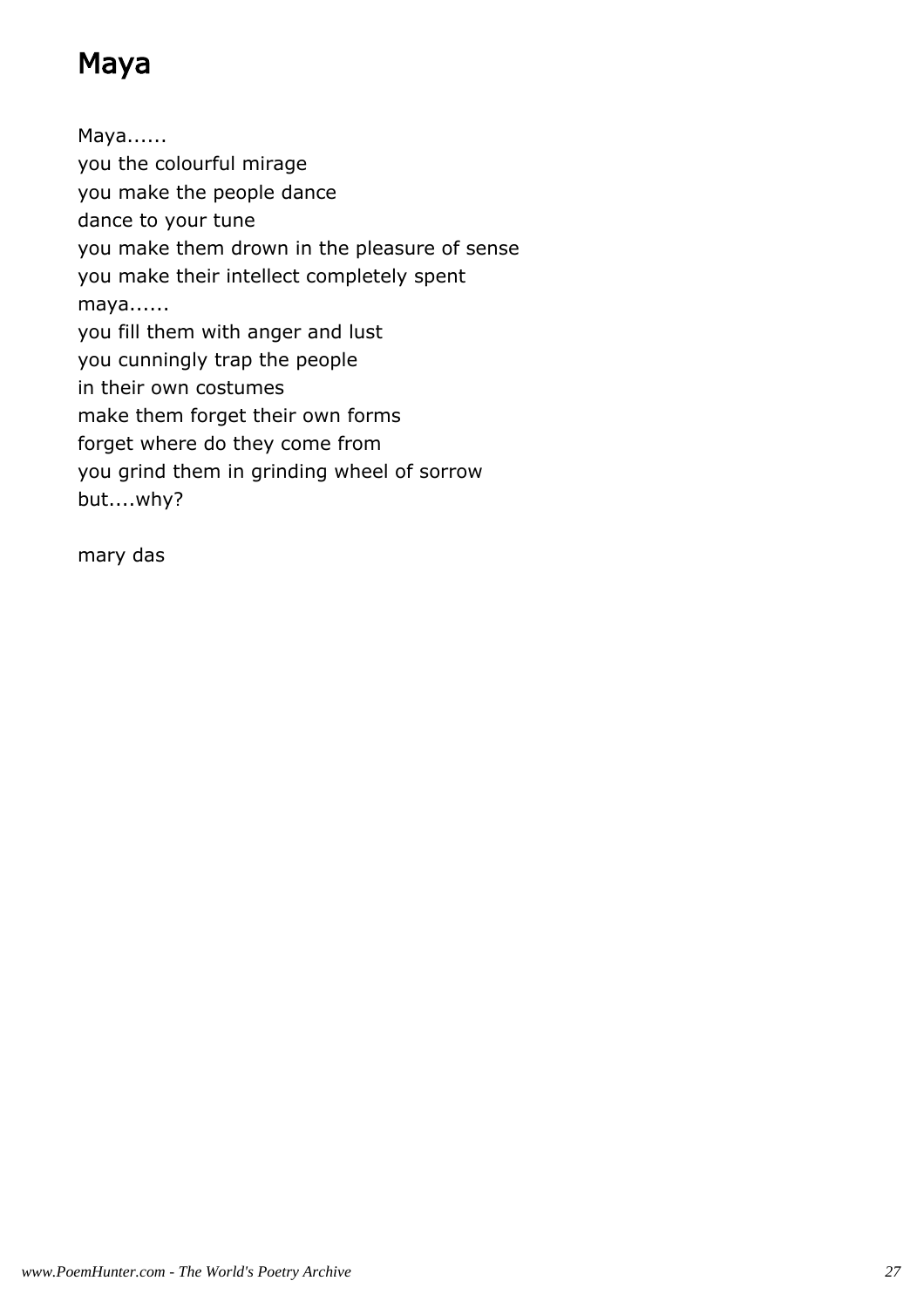# Miserable Thought

Gloomy kind of feelings suddenly came.... lingering into my mind darkening my today darkening my thoughts I realise.... it's the thought of you I was alive yesterday it's the thought of you that kills my today it's the thought of you I hate you for today it's the thought of you I am dead today.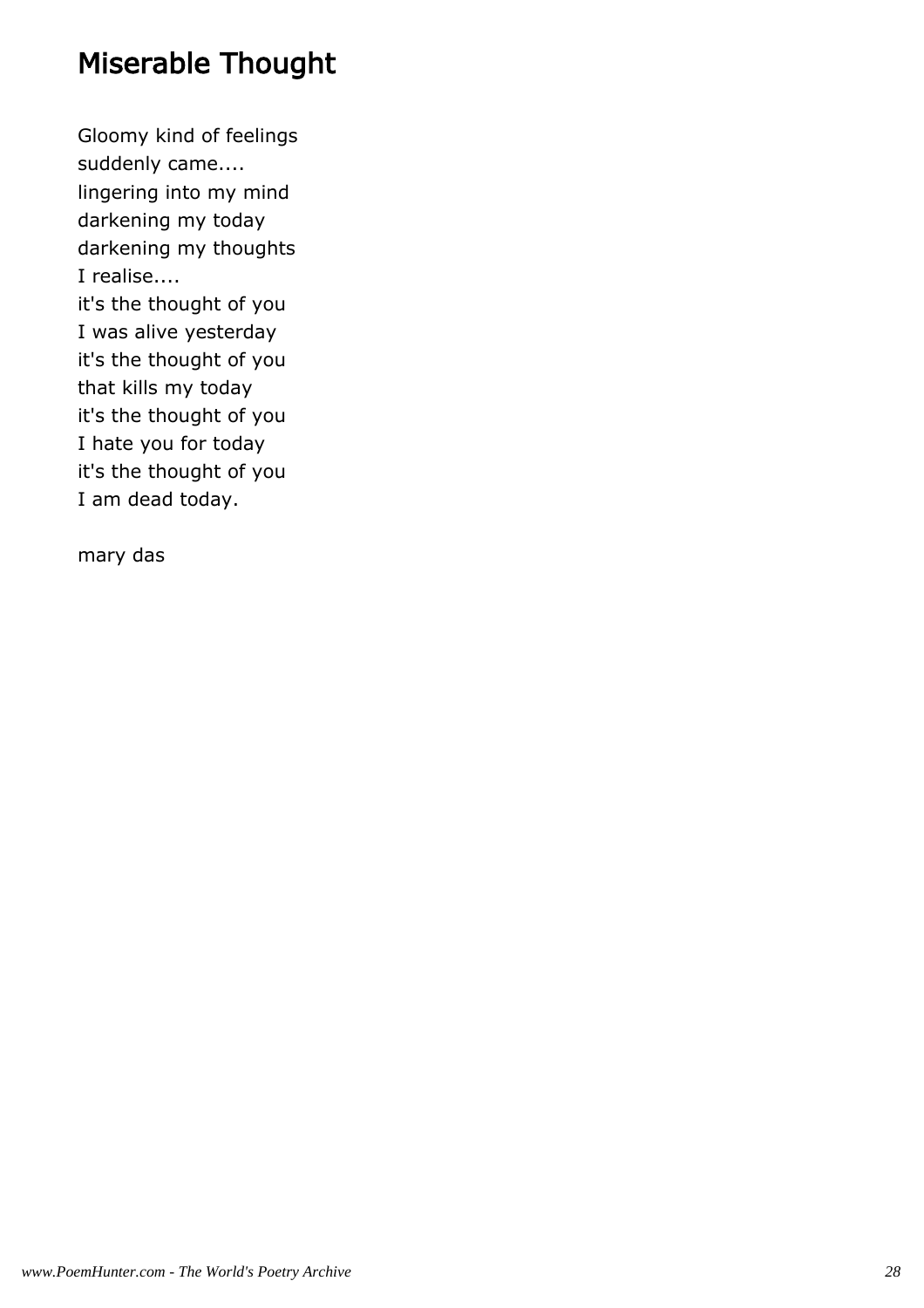## More Wisdom

An old owl am becoming a wise old ones sitting in an oak in the silence of darkness the more i hear the less i speak the less i speak the more i hear a wise decision i have taken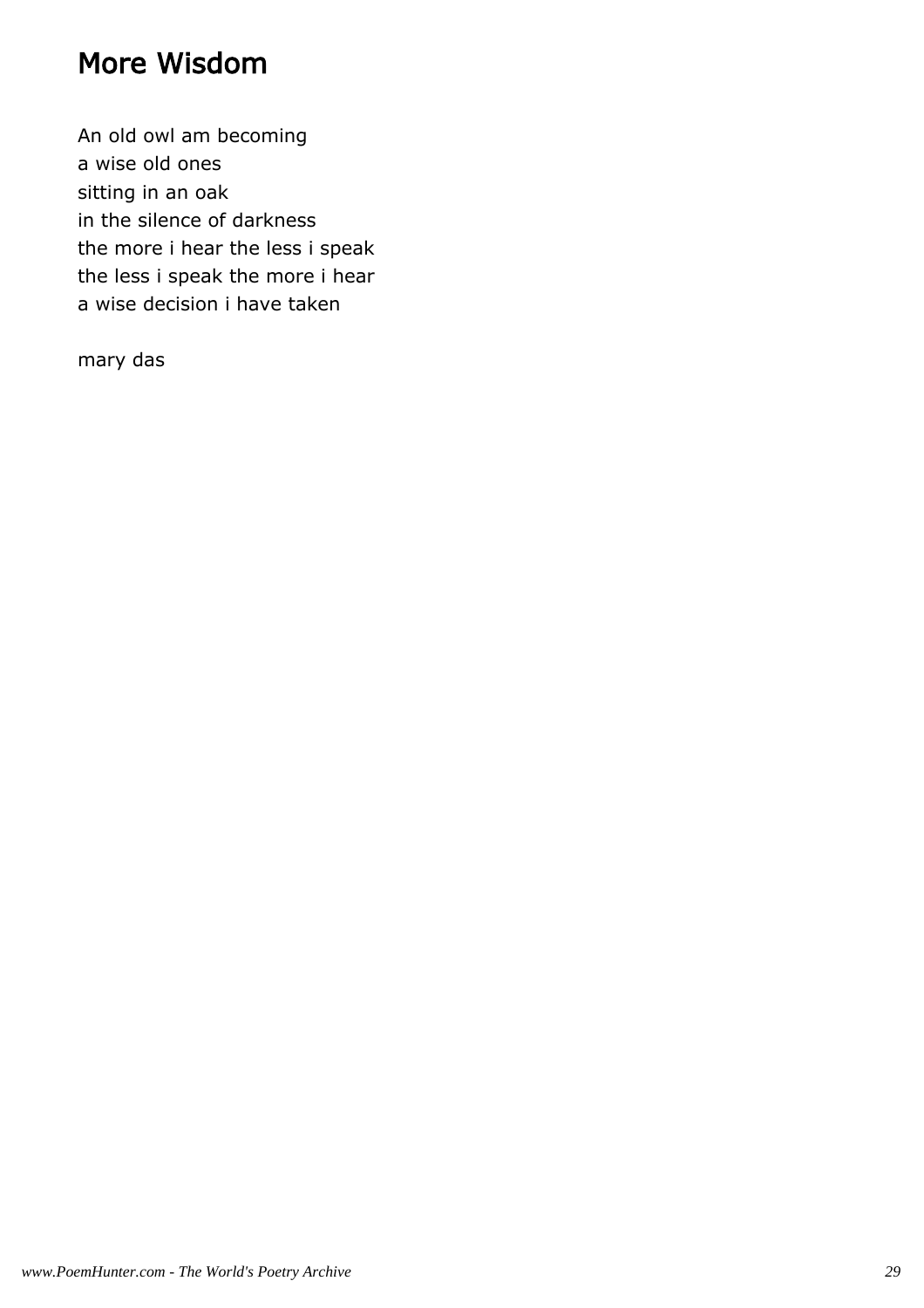#### New Hope

XX or XY are united that is how it started in the world of darkness and warmth full of securities all the times a sudden movement felt a strange new experience a wonderful joy indeed balance diet nutritious food is what been advised day and night counting days without fail awaits the new life new day finally the day comes with a loud scream and cry a new world full of brightness a hearty welcome to a new life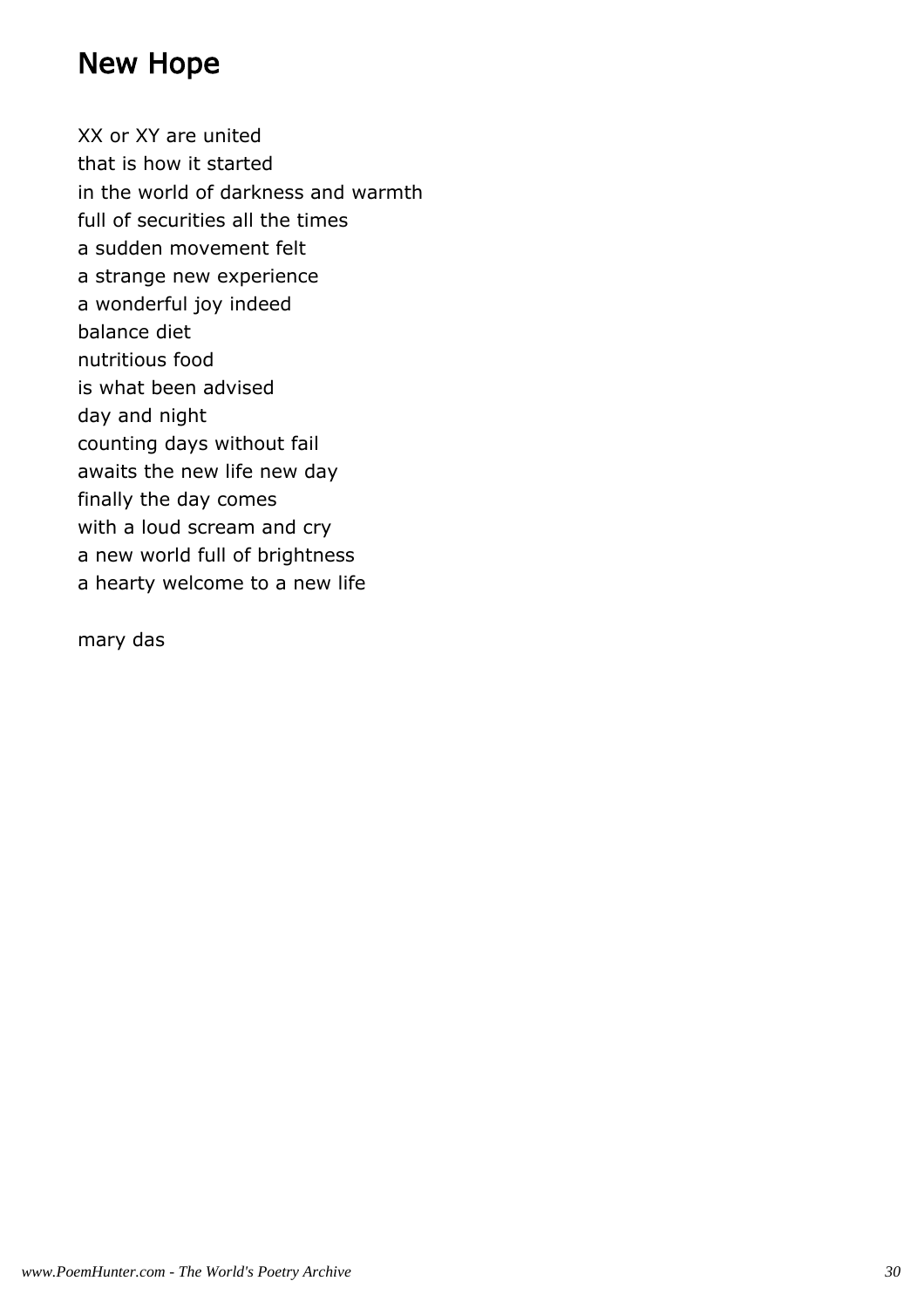#### Nightmare

Months gone by..... many sleepless nights the fear of nights came haunting me again the fear to experience the torture yesterday night was again the night my eyes was forced to close in seconds the battle started i couldn't breathe felt like dying i screamed....i cried..... no one heard i called for 'Him' i called the Lord but in vain heard its laughter the voice so scary i chanted my prayers slowly it released me i opened my eyes i felt very weak my heart was beating fast thought was going to die i don't know what it was a real nightmare i wish i am not alive to face another night.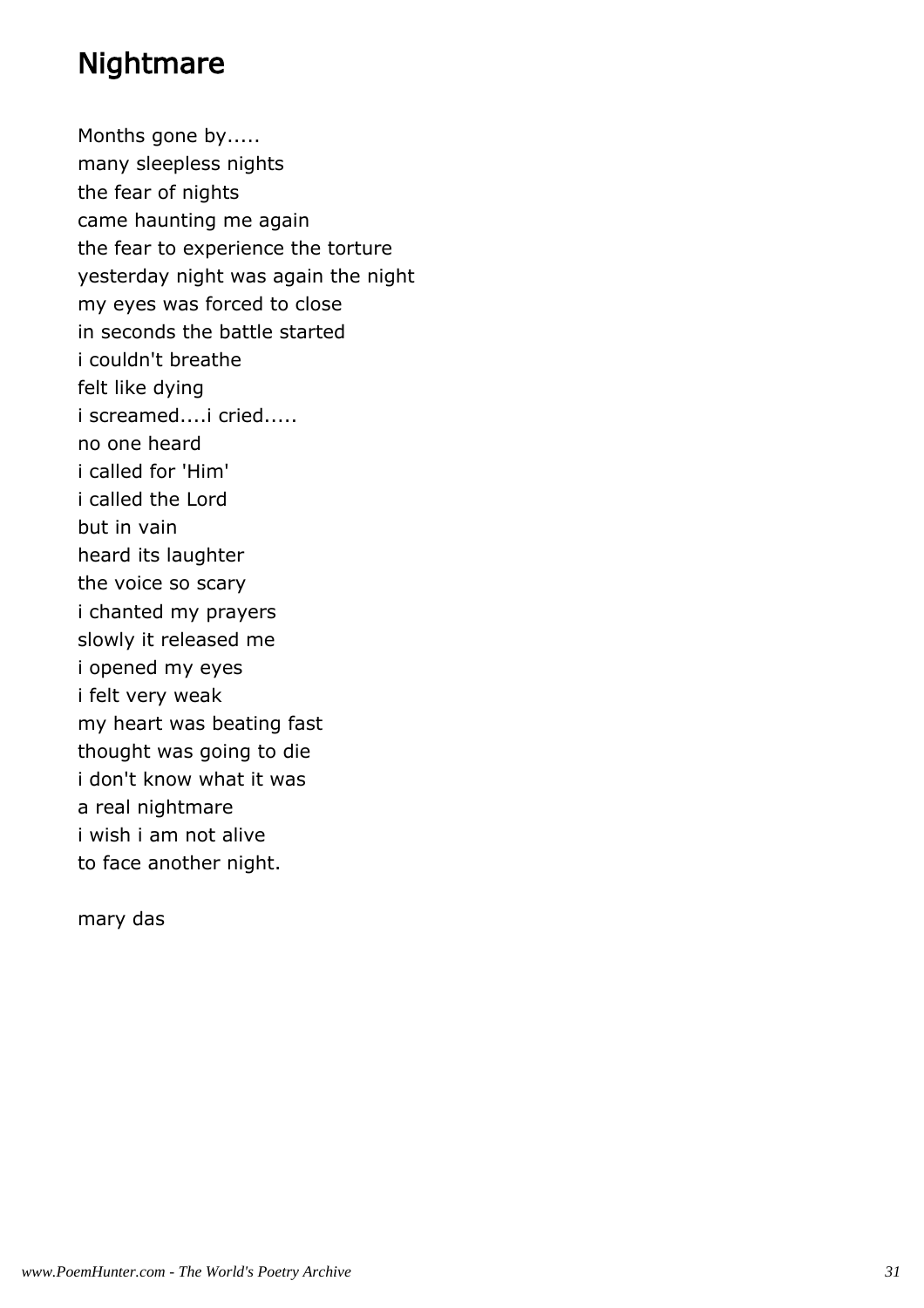# Origin

Where am I from? if not from you where am I belong to? if not to you you......the soil.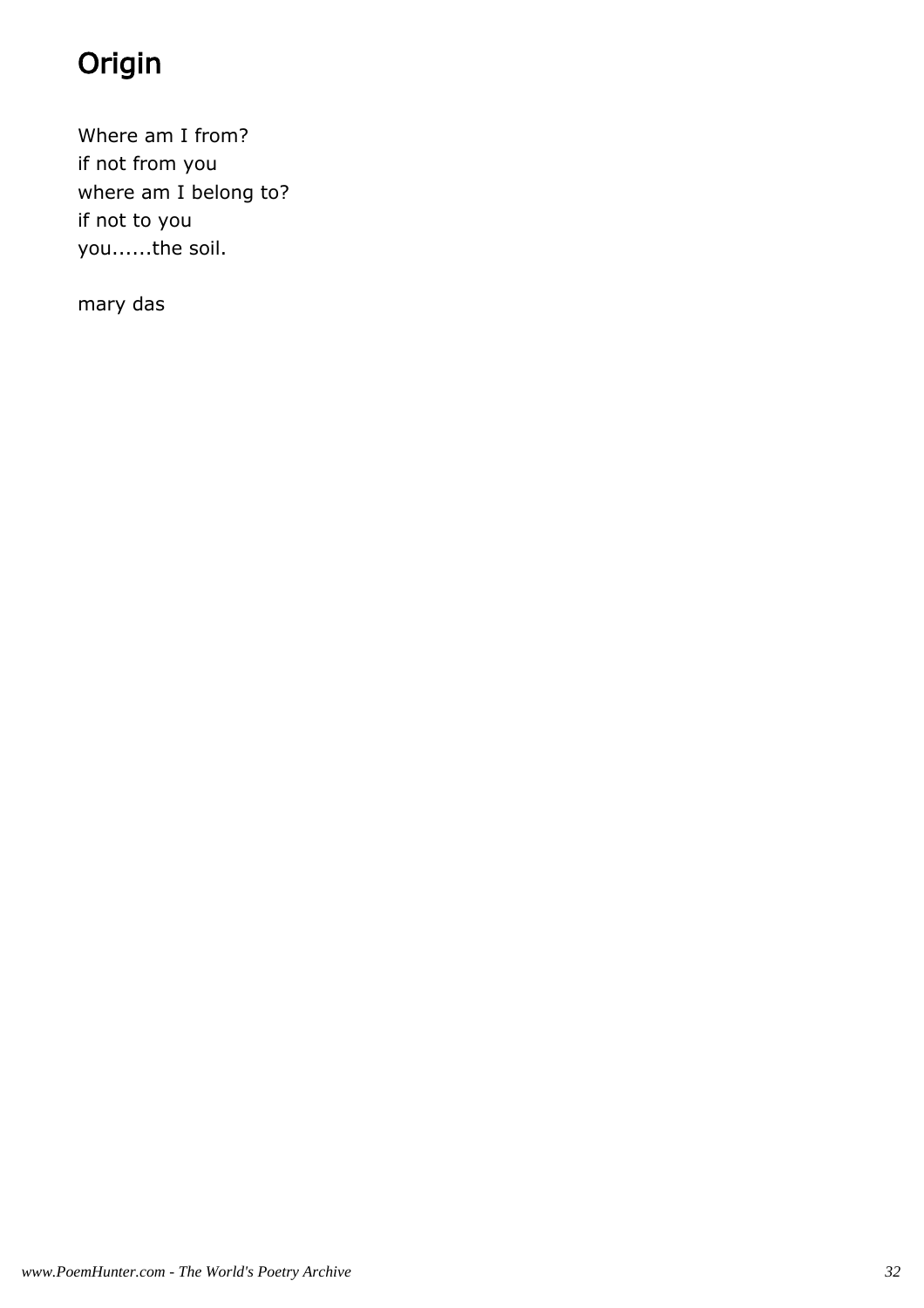## Precious Friend...

Precious.........

a friend full of respect and dignity a friend in need and in deed forever human friend of love and humanity endless and eternal peace lover a friend like you very rare buddy doubt there will be one ever remember you always in memory a friend you are to me forever may all good happens to you buddy forget you my friend would never.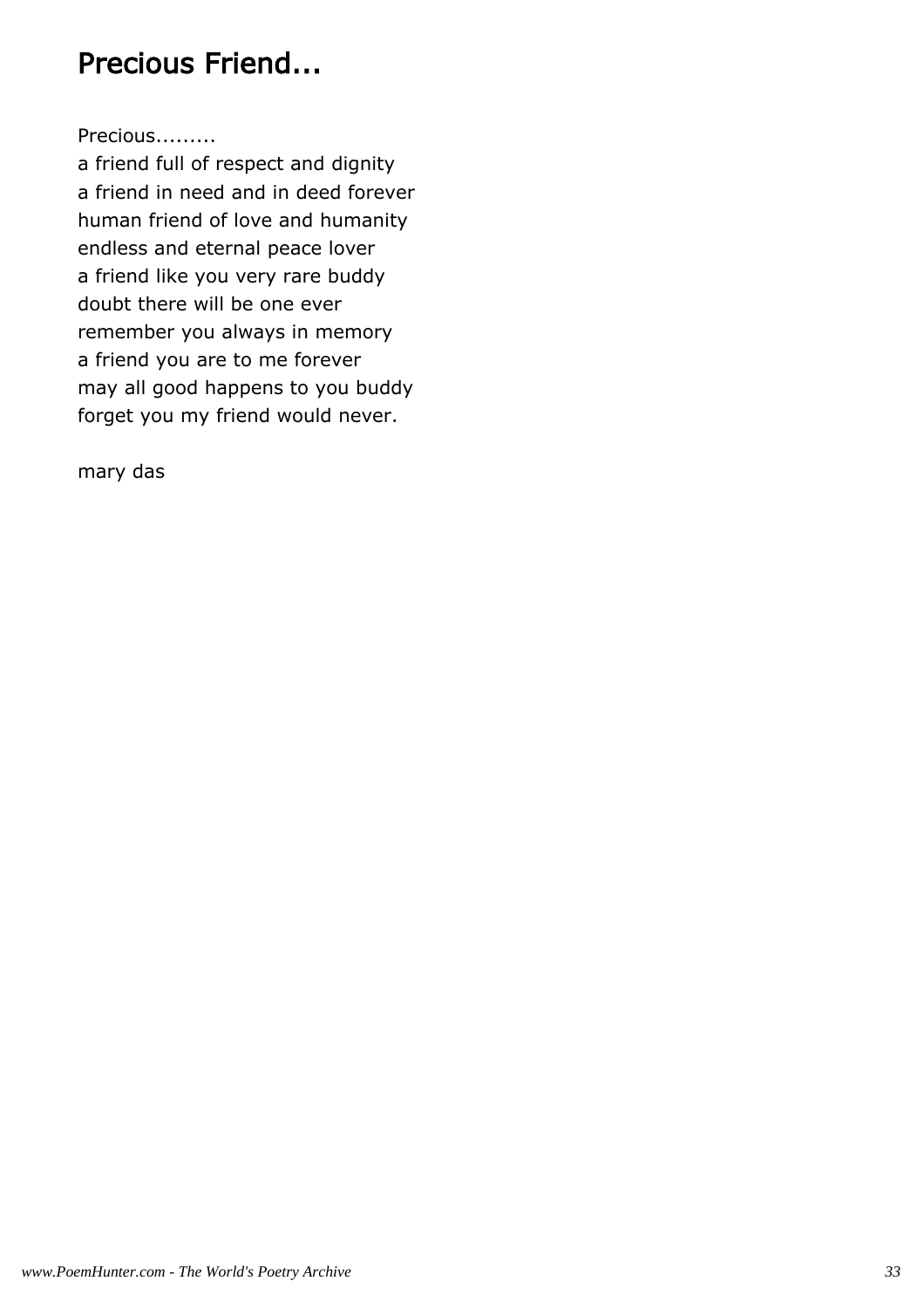# Selfish

You have become selfish when....... your heart refused to reveal your feelings for me your fingers refused to scribble your love for me your hearing refused to listen to my voices your mind refused to think of me your senses refused to crave for my love and....today.....true you have become selfish.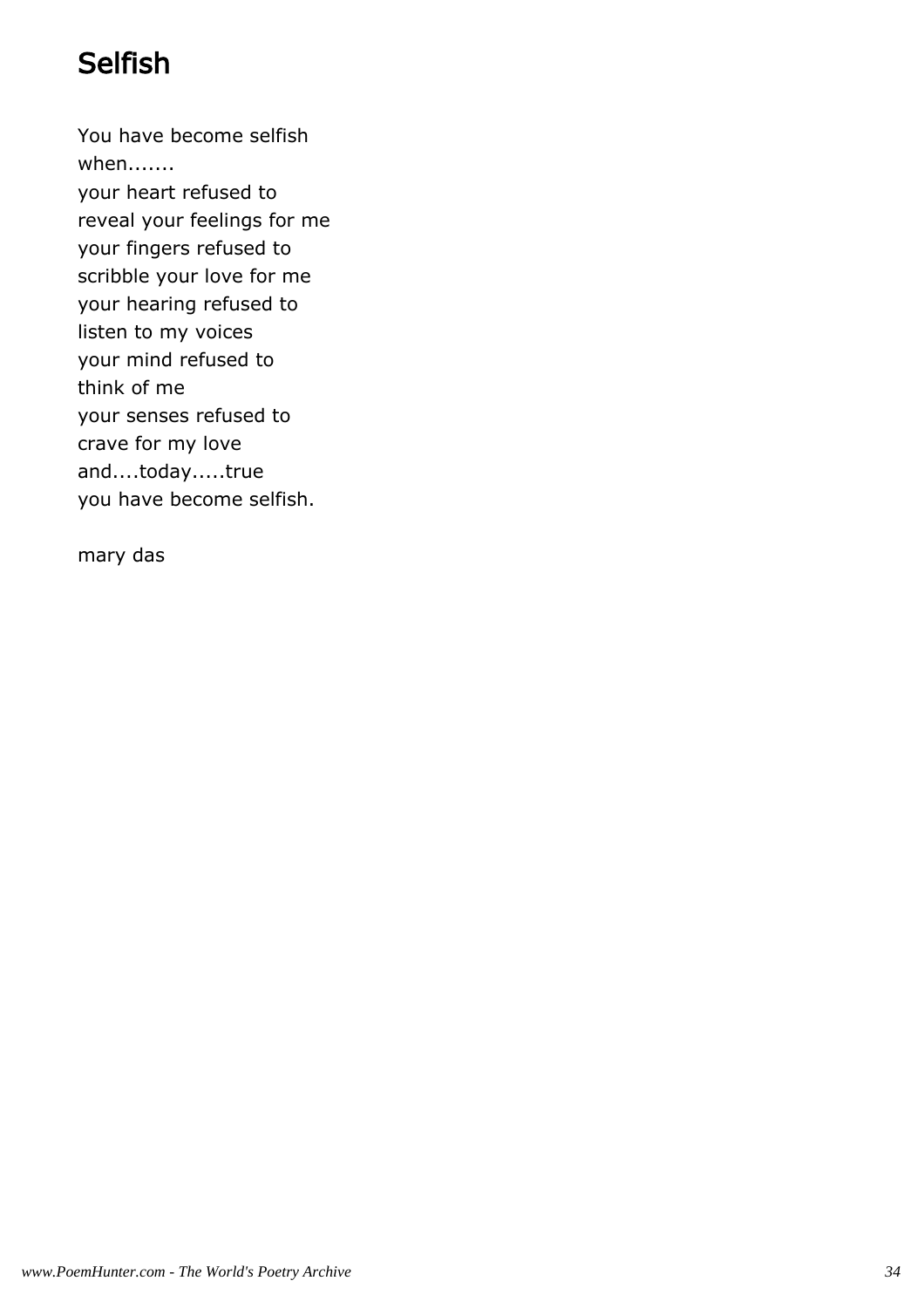## Shattered Dreams

Mum....

in your eyes so much sorrow in your words so much pain hidden within the sorrow a smile without a glow a life without a flow I know mum.... it is not easy though.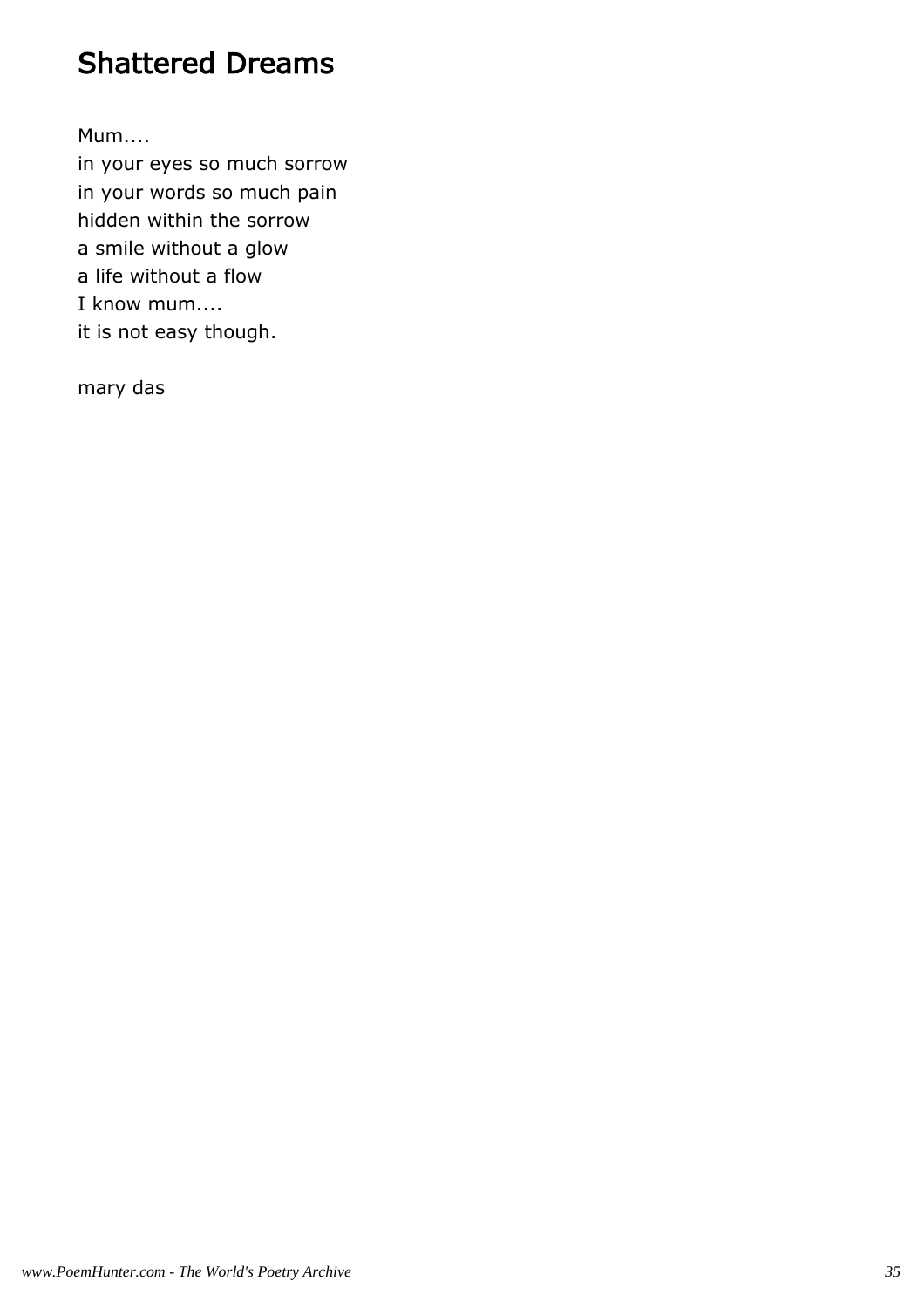# Should I

Sometimes........ I wonder......... why? ? care too much for others forgot to care for myself think too much for others forgot to think for myself love too much for others forgot to love for myself sometimes....... I wonder........ why not? ? don't care for others don't think for others don't love for others care for myself think for myself love for myself forget about others but...... I just couldn't.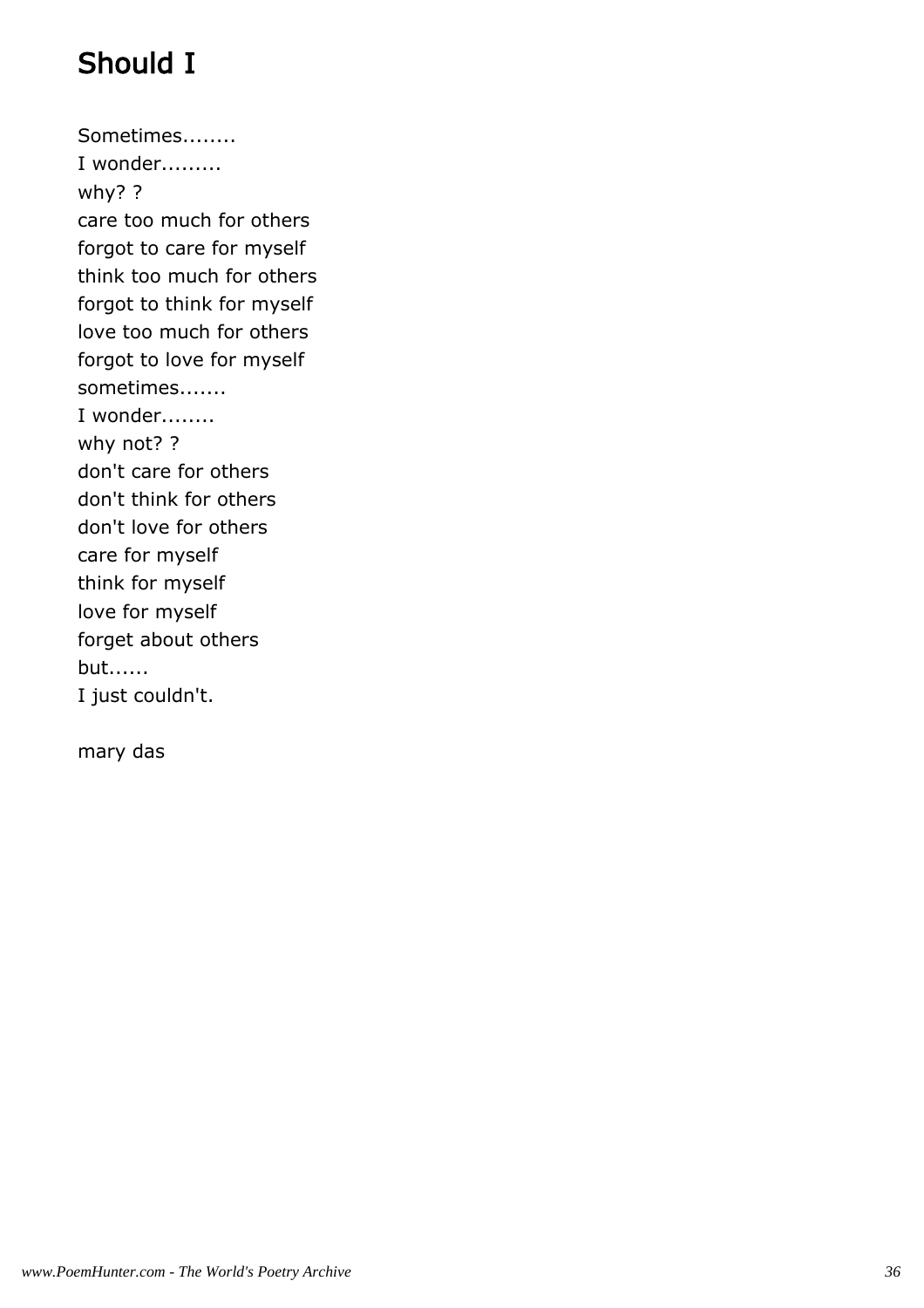#### Show Some Care

I witness..... with my own naked eyes the battle between life and death like the fish along the shore barely able to breathe begging for life struggling to live man.....please...... leave the nature alone let the green green forest grow let the green green grass grow let ones live with dignity now and forever.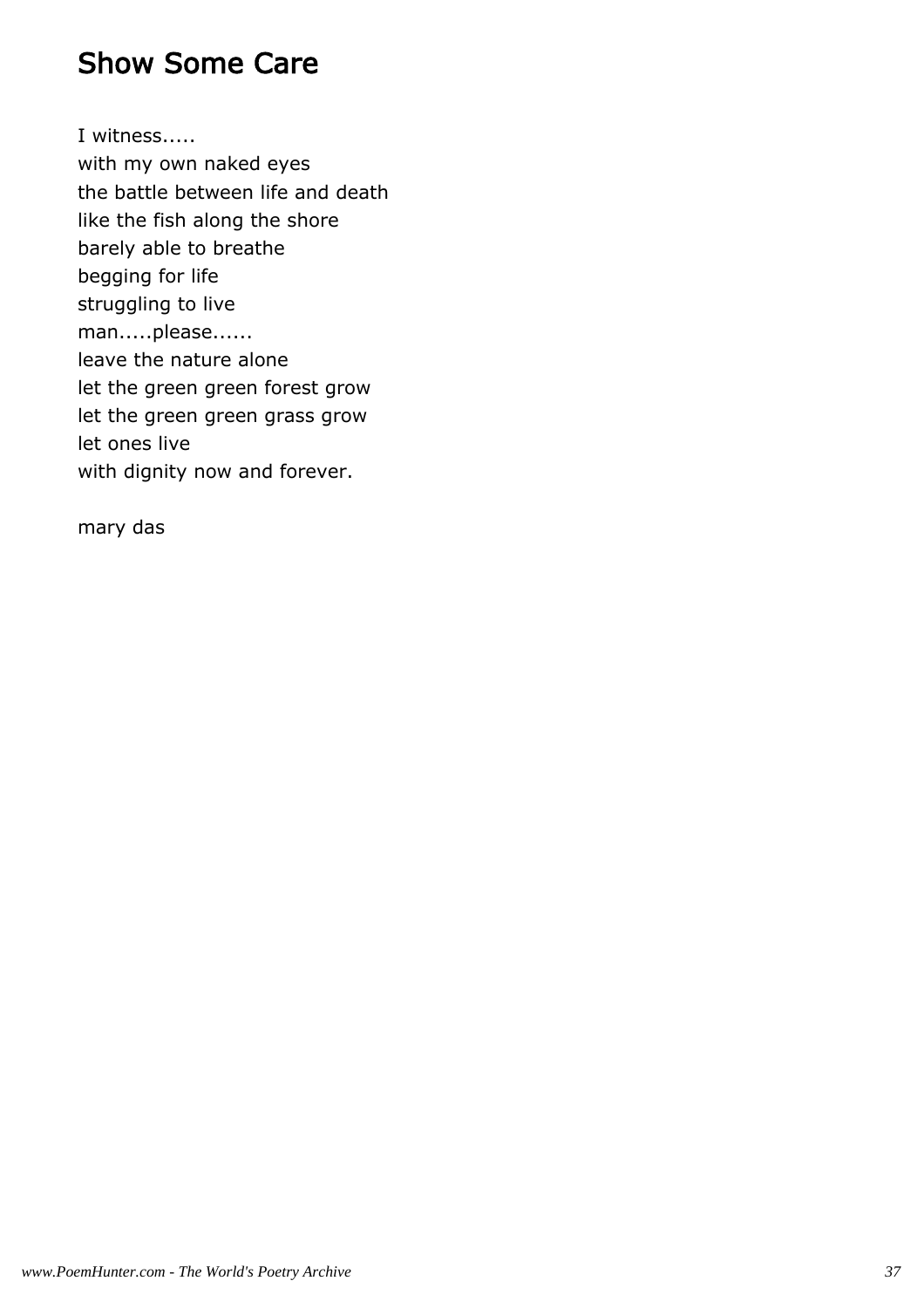# **Silence**

Silence of you my dear friend Increases my worries many a time Leaving me to wonder in great pain Every seconds, minutes, hours and days Never can I stop the tears in my eyes Causing so much of pain deep inside Even if you have forgotten, never can I.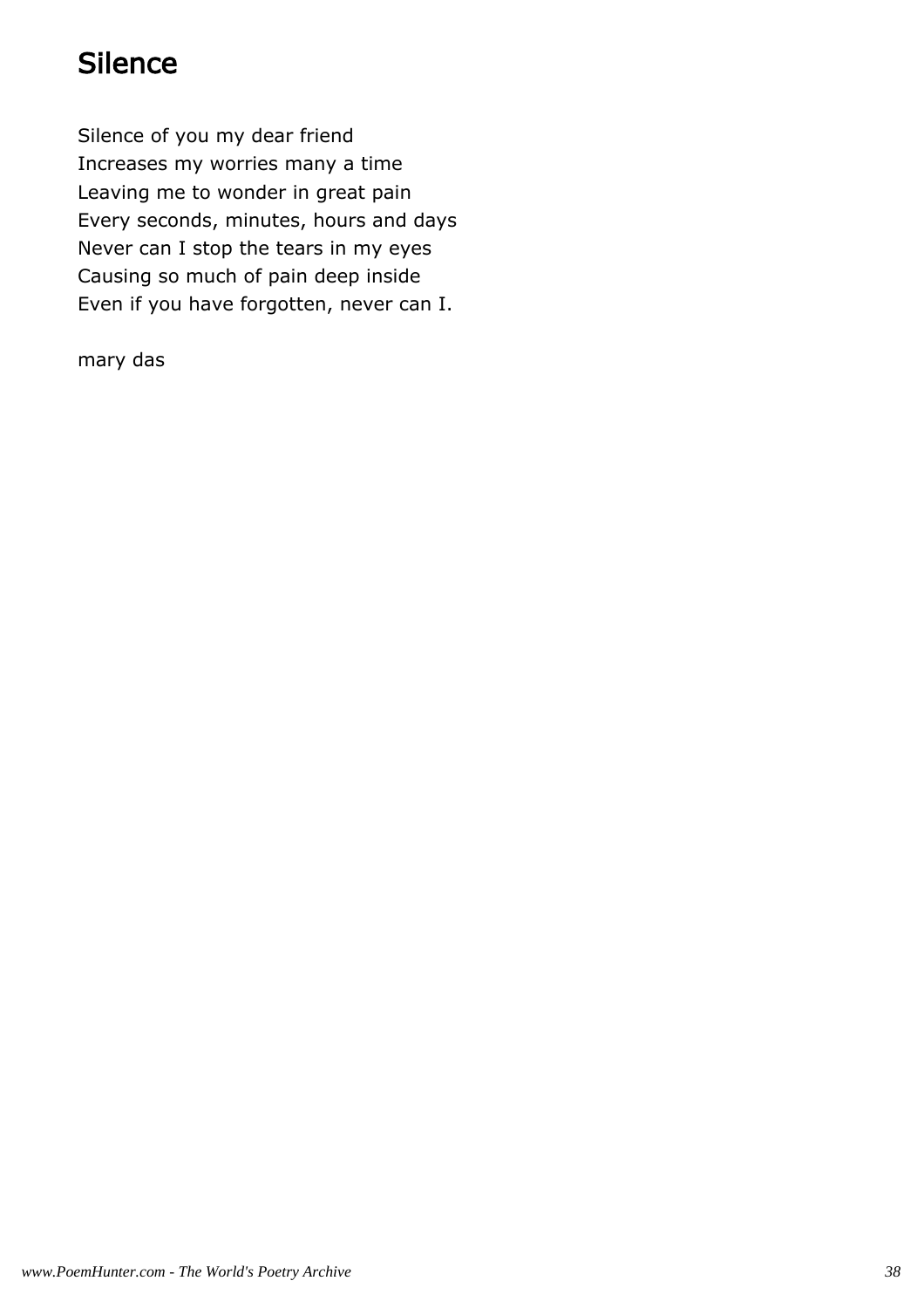## Special Dedication

My friend...... much sorrows in you heart much pain in your words I understand..... it is not easy though without him by your side never the same anymore without him in your life but...... believe me my friend he is always there in you in whatever you do his presence you feel memories of forty years you will always cherish please do not cry my friend often you are in my thoughts believe me my friend..... the one above loves him more may his soul rest in peace.

prayers and love for you always.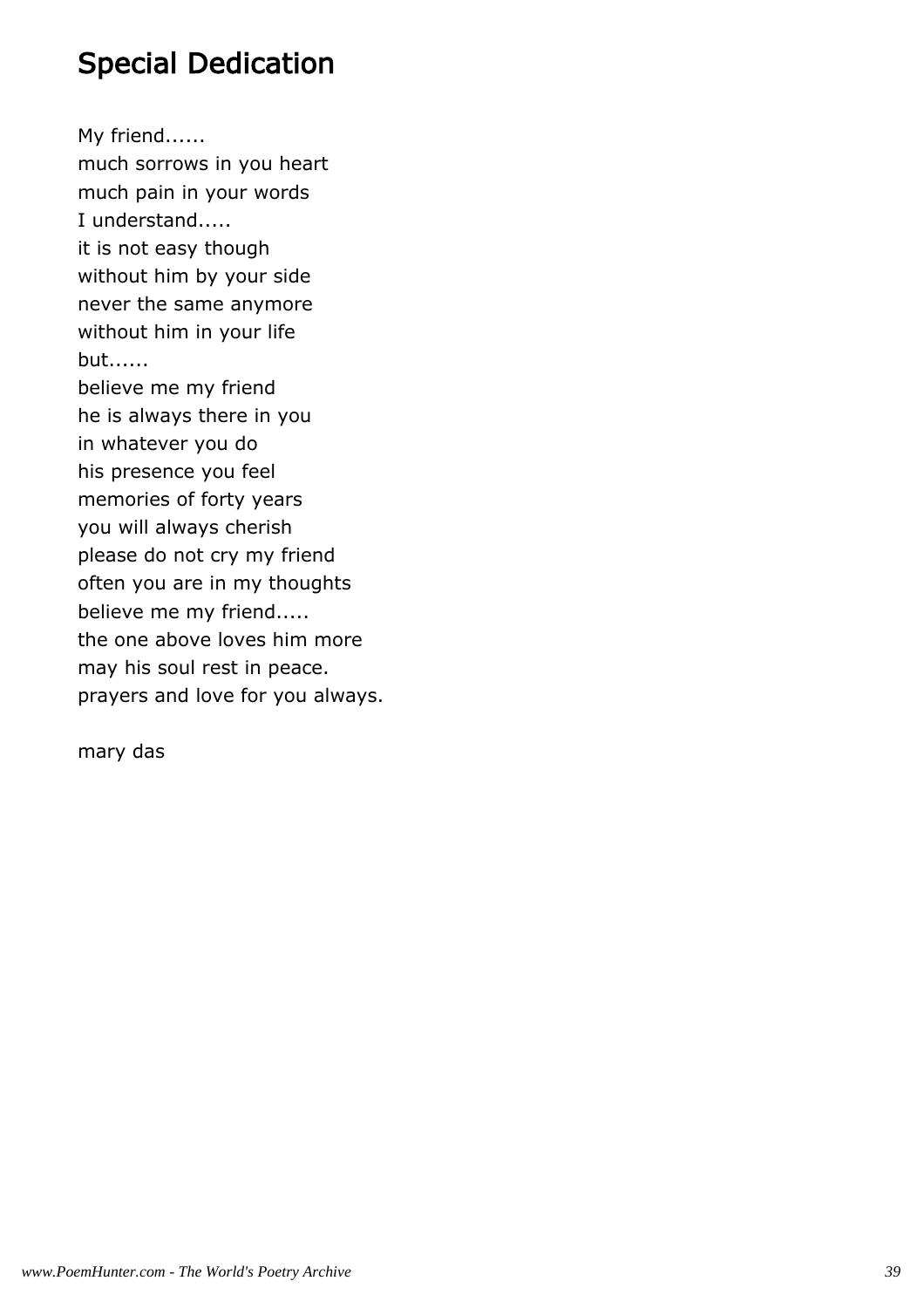## Still A Mystery

Today.......my dear friend the thought of you coming into my mind tears in my eyes pain in my chest the kind of feelings no words to describe I could feel it my friend between you and me there is a special bond there is a hidden mystery have I known you before? still a mystery unsolved mystery.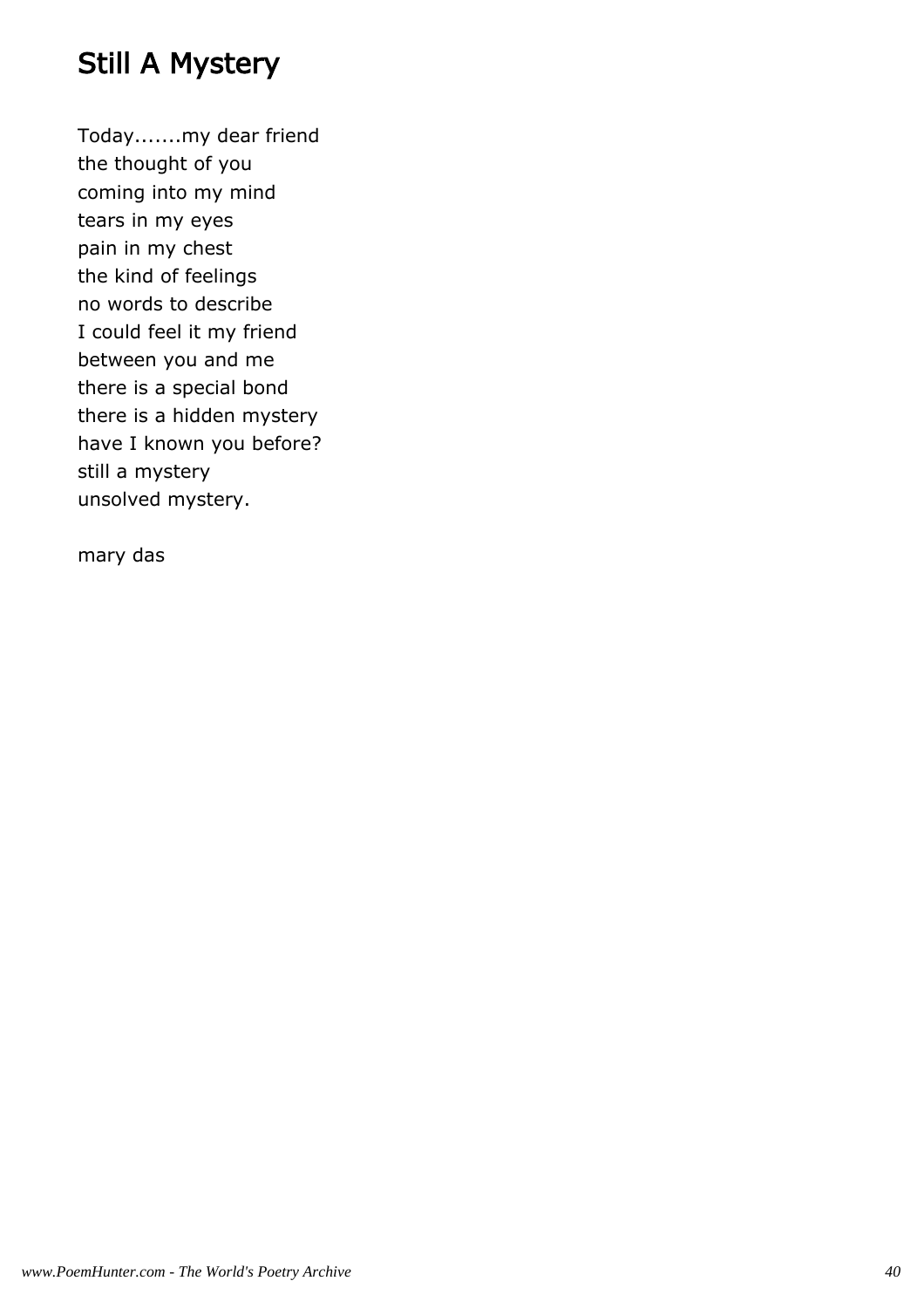# The Golden Star

Morning smiles of yours gives a glow on my face brightens up my today you.....the sun.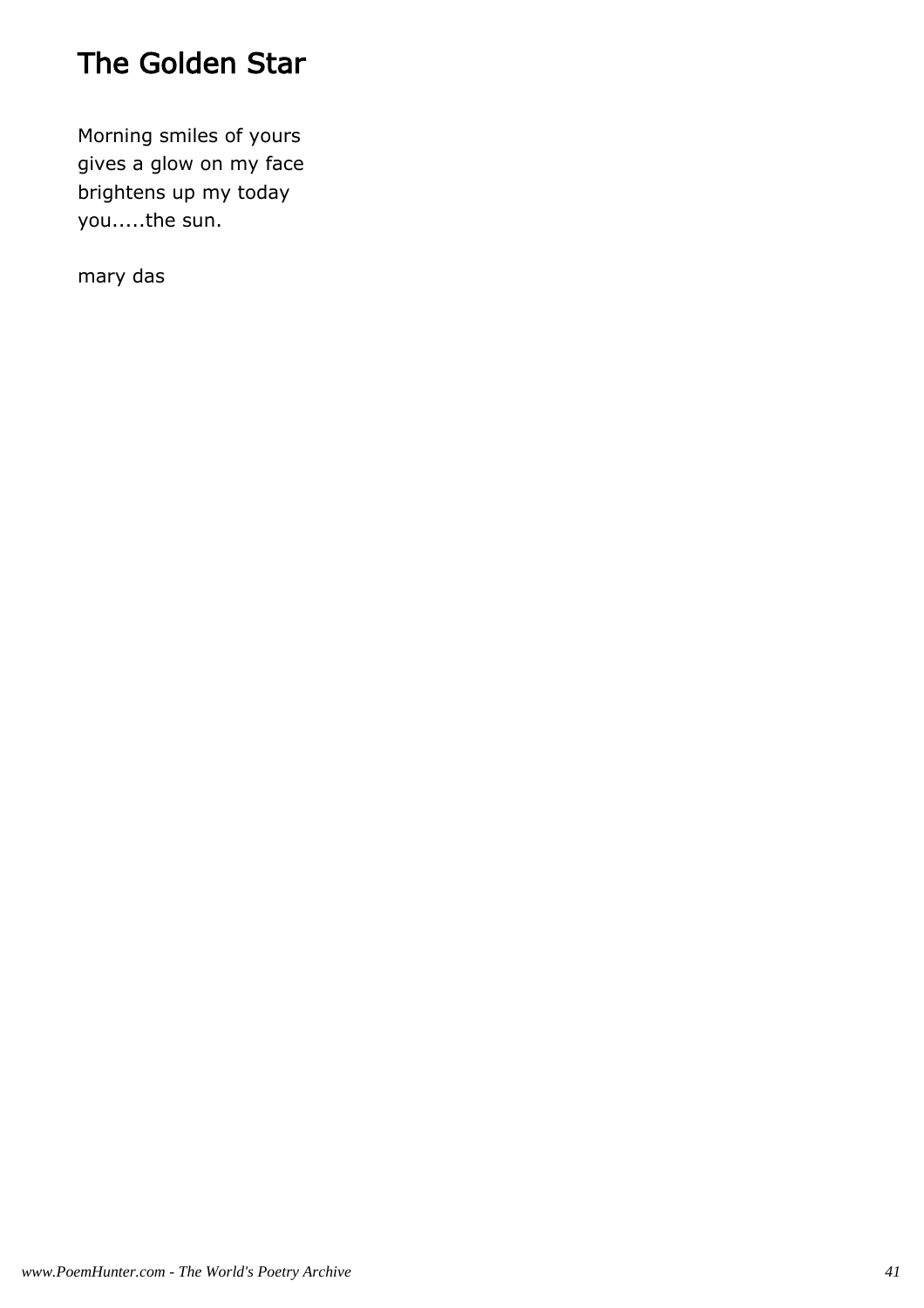# The Power Of Light

Beautiful rays of golden light keeps the seeds warm in the earth absorbs the light and the warmth helps them to stir and awaken occurs the miracles of life ....the new life.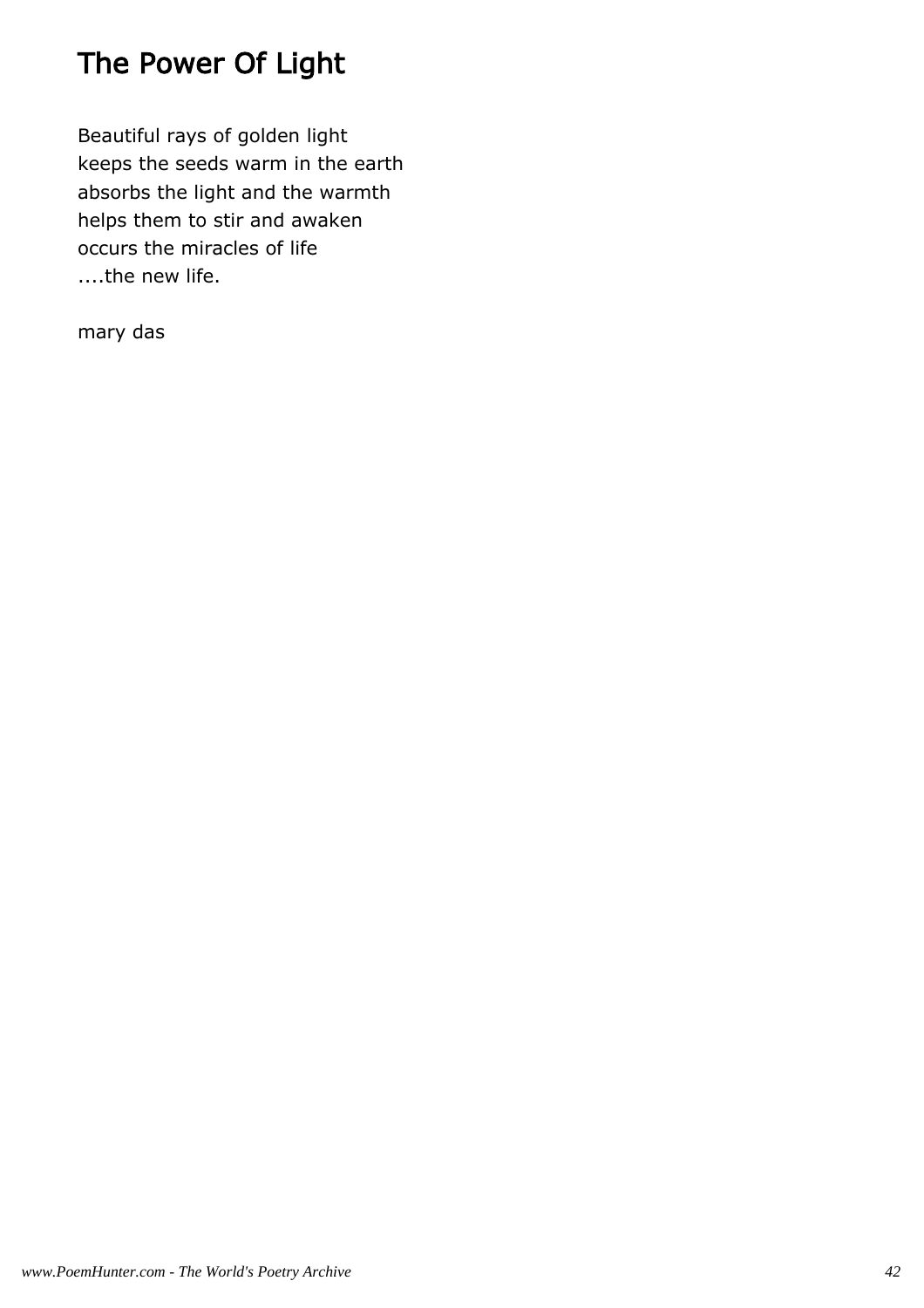## Thought Transference Fails?

Where are you my friend need you the most where are you my friend am in the dark telepathy....... don't you sense it this time the hell am going through sympathy is not what i need sorry is not what i need just a few words of care lessen the pain am going through.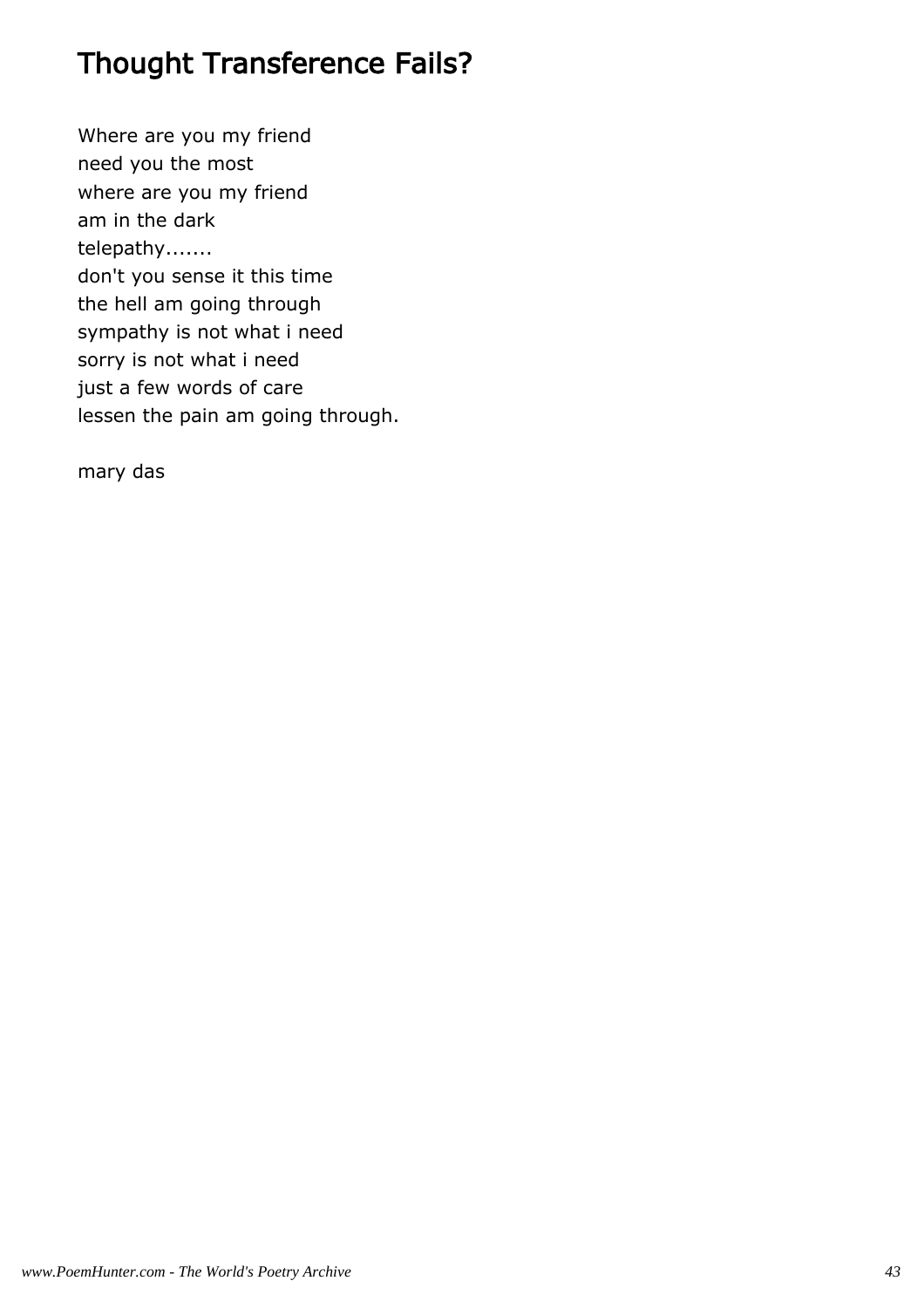# To Be With You

Beyond the joy and laughter..... only heard the whispers..... the voice calling me...... the breeze pampering me...... to be with you...... take me now my Lord.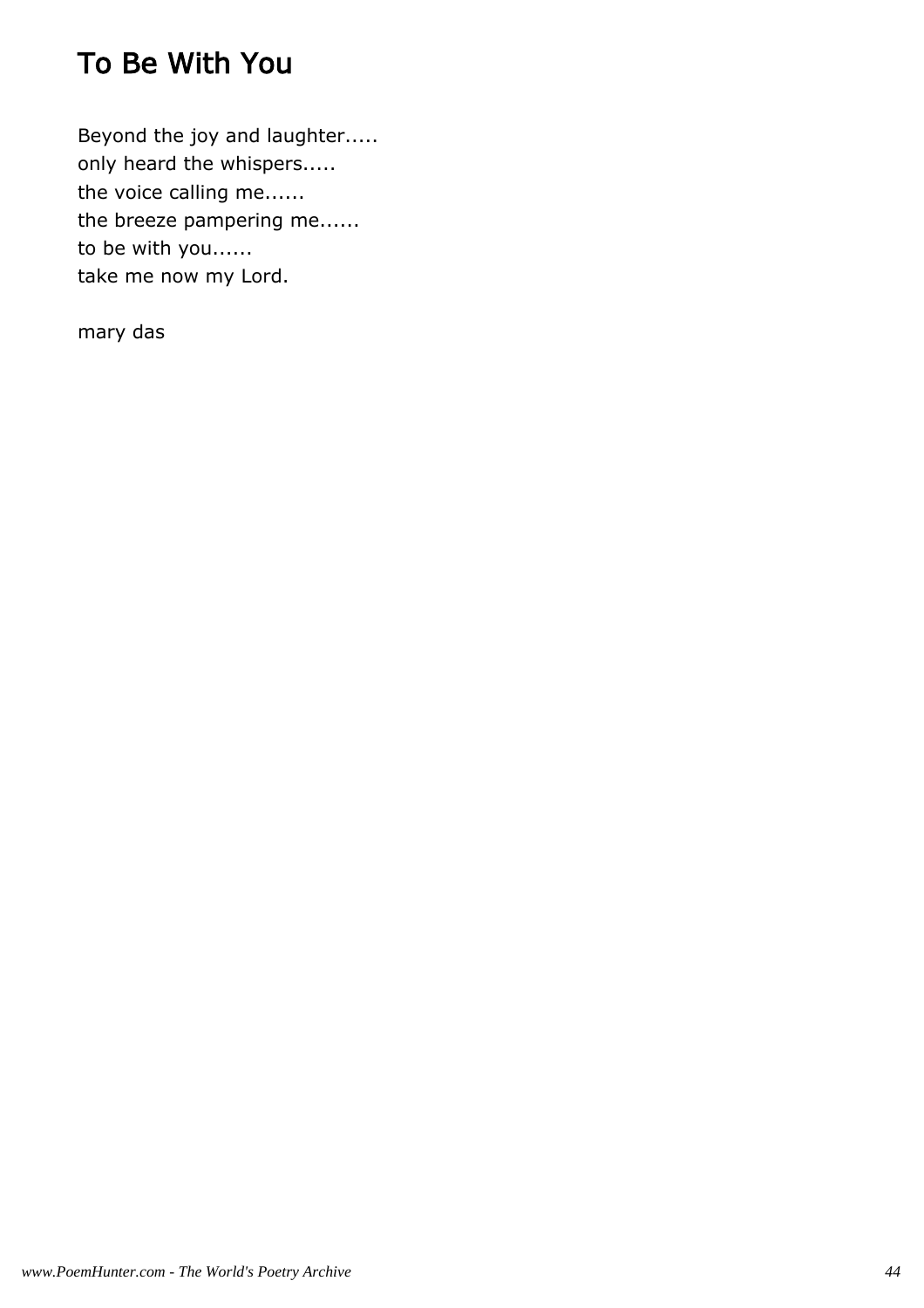# Unfortunate

When the storm came hopes just shattered when the sun rose none is gifted.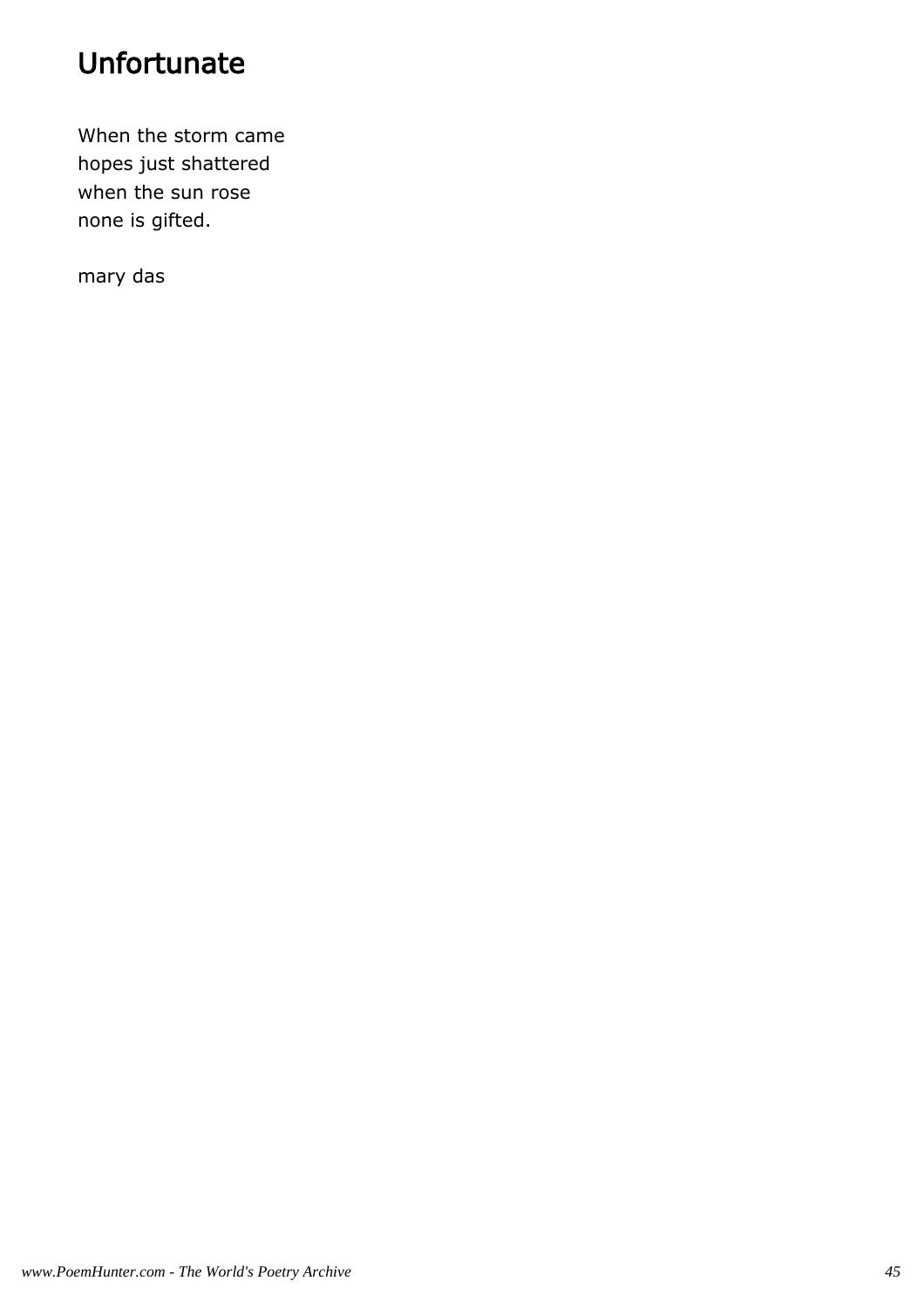# Unspoken Words

A smile of yours..... gives a glow to thousand hearts but.... behind the smiles hidden some sorrows unsolved sorrows.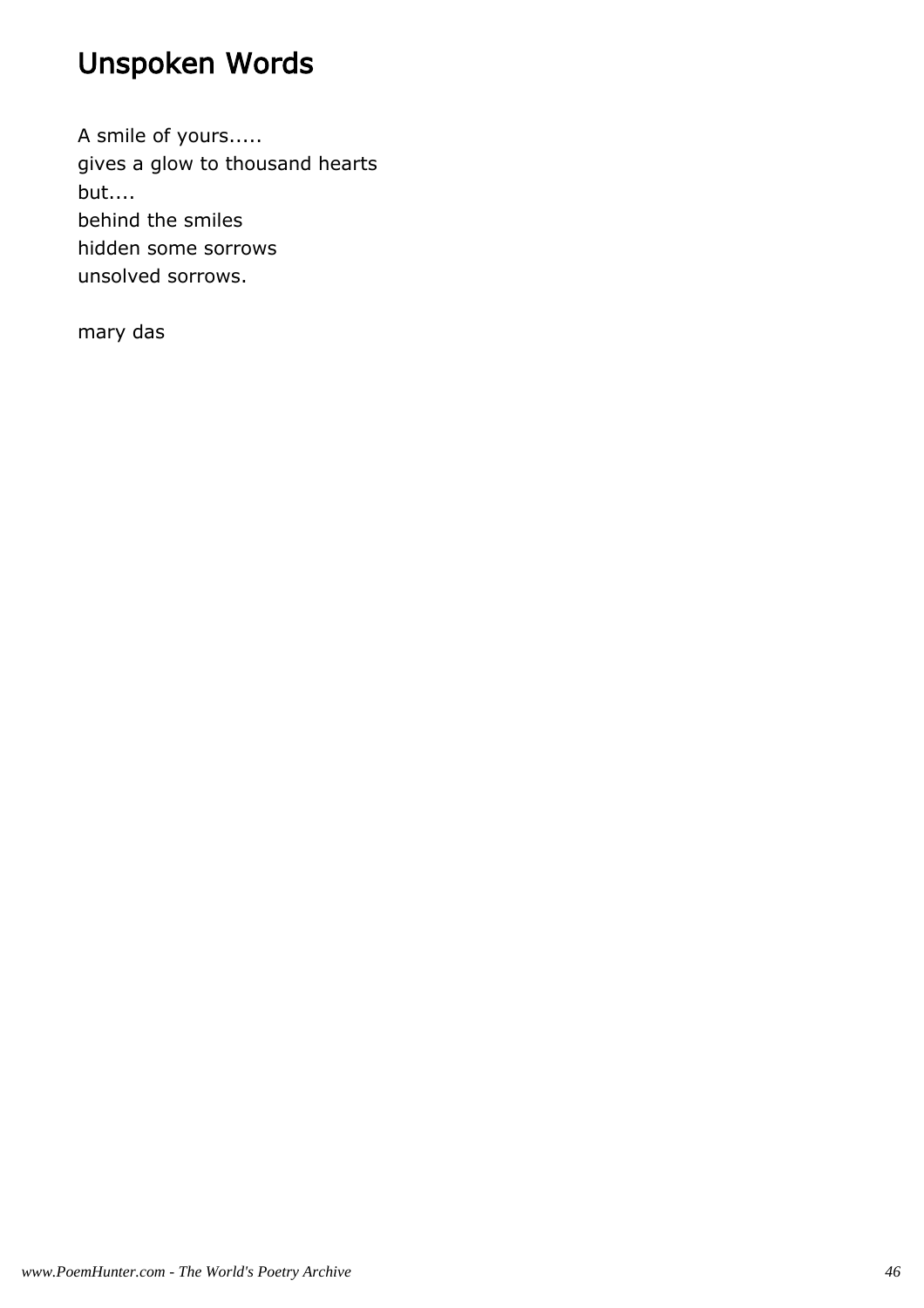## Why

My dear friend.... why the silence? i know not speak up.... for i will understand

my dear friend.... why the coldness? i know not share with me for i will enlighten your burden

my dear friend.... why the silence? it's killing me trust me for i will be a shoulder to lean

my dear friend.... why the coldness? it's breaking my heart tears rolling down on my cheeks still wondering..... why?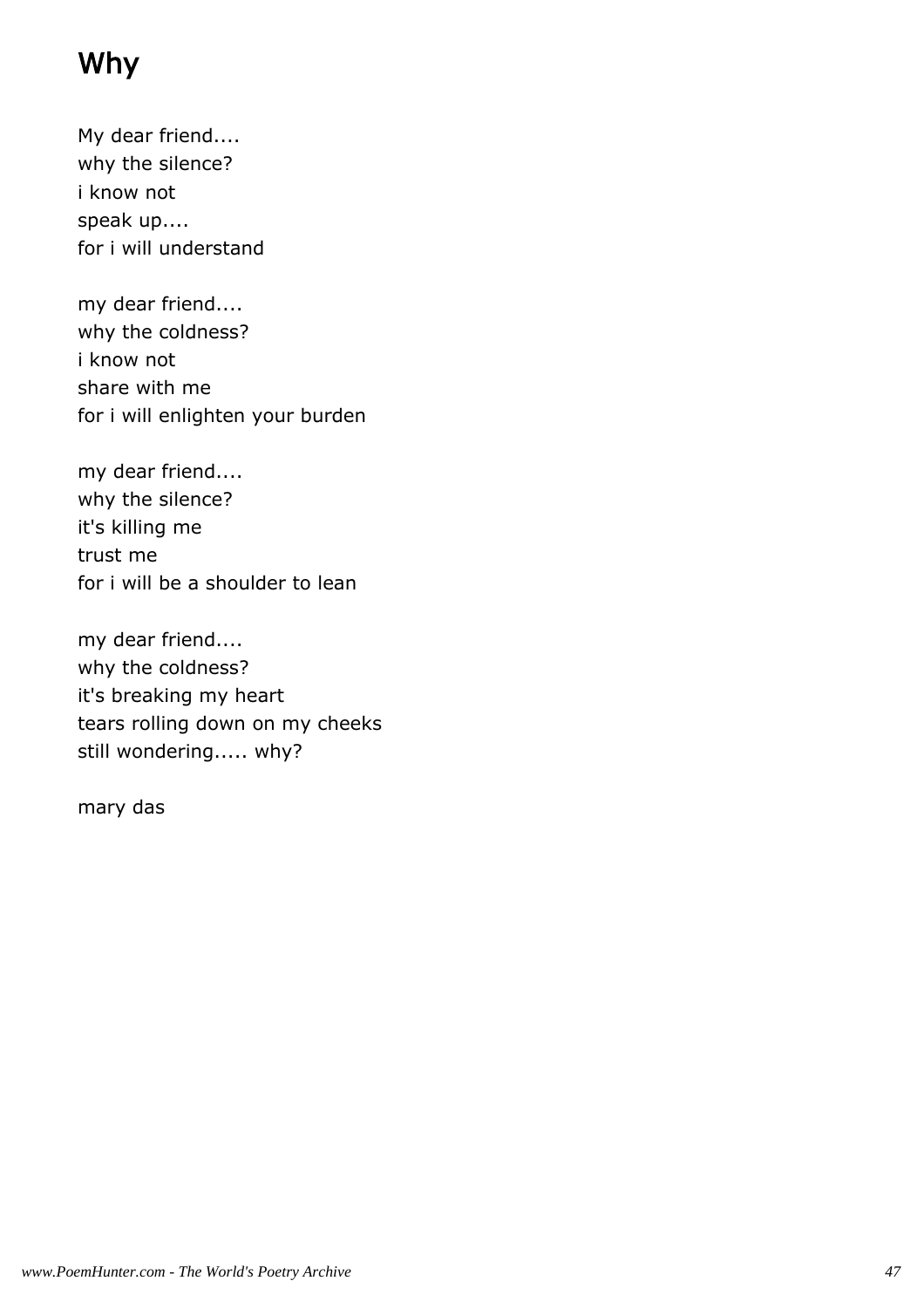## Wishes On Your Special Day

You....my dear friend a friend in need a friend in deed you are always there in my happiness in my sadness sharing the good times and the bad times you.... a wonderful friend with so much of care and love I just could not thank you much for everything you have done for me i will always treasure your friendship and as 20th. January is a special day i wish you 'Many More Happy Returns Of The Day' may God Bless you showers you with lots of love happiness and good health love you as always my dear friend. (Special dedication to a dear friend who means a lot to me)